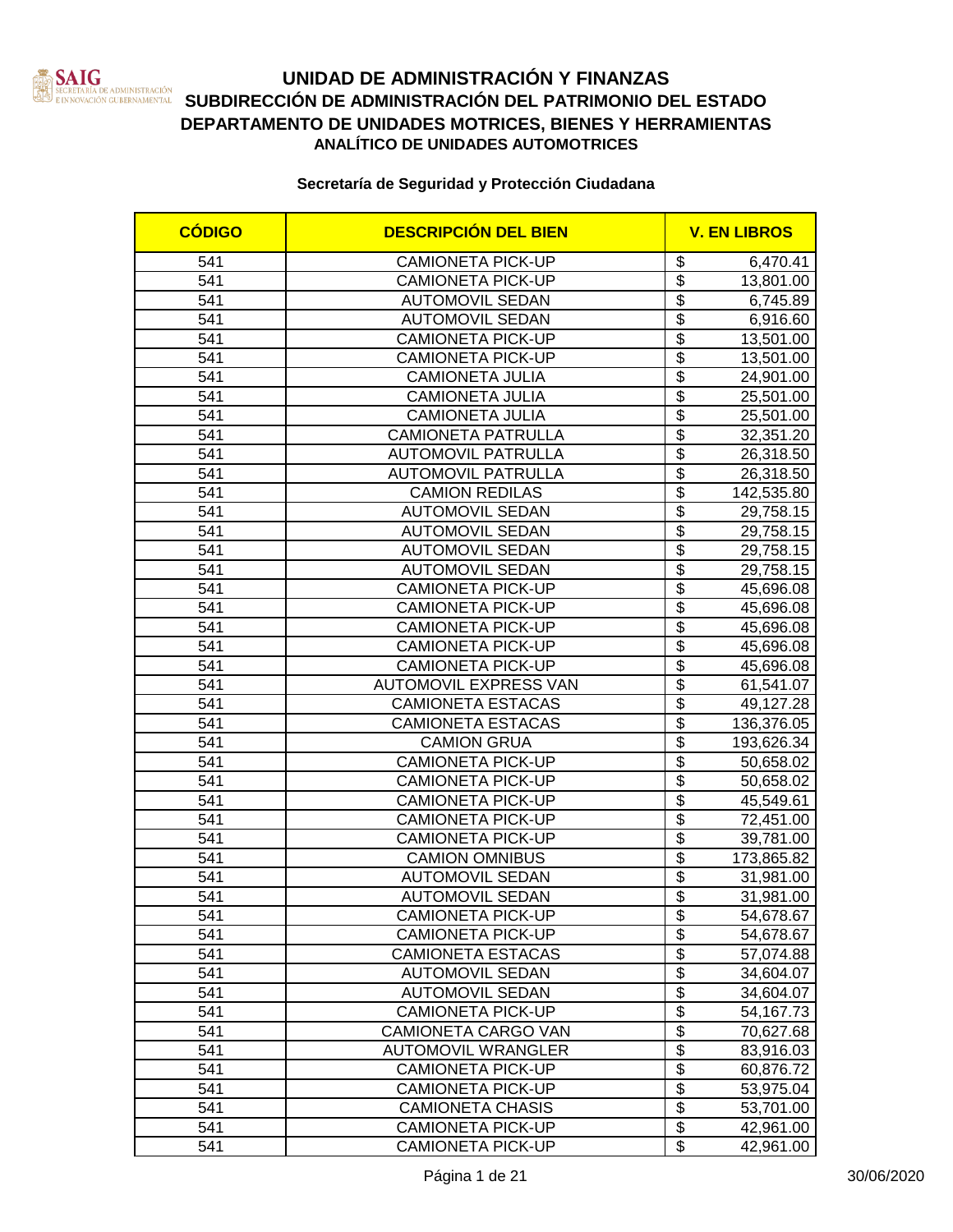

### **UNIDAD DE ADMINISTRACIÓN Y FINANZAS** SERETARIA DE ADMINISTRACIÓN<br>EINNOVACIÓN GUBERNAMENTAL SUBDIRECCIÓN DE ADMINISTRACIÓN DEL PATRIMONIO DEL ESTADO **DEPARTAMENTO DE UNIDADES MOTRICES, BIENES Y HERRAMIENTAS ANALÍTICO DE UNIDADES AUTOMOTRICES**

| <b>CÓDIGO</b> | <b>DESCRIPCIÓN DEL BIEN</b>      |                                             | <b>V. EN LIBROS</b> |  |
|---------------|----------------------------------|---------------------------------------------|---------------------|--|
| 541           | <b>CAMIONETA PICK-UP</b>         | \$                                          | 51,188.11           |  |
| 541           | <b>AUTOMOVIL PATRULLA</b>        | $\overline{\mathbf{S}}$                     | 49,082.22           |  |
| 541           | <b>AUTOMOVIL PATRULLA</b>        | $\overline{\$}$                             | 49,142.22           |  |
| 541           | <b>AUTOMOVIL PATRULLA</b>        | $\overline{\$}$                             | 49,142.22           |  |
| 541           | <b>AUTOMOVIL PATRULLA</b>        | $\overline{\$}$                             | 49,142.22           |  |
| 541           | <b>CAMIONETA PICK-UP</b>         | $\overline{\$}$                             | 59,686.43           |  |
| 541           | <b>CAMIONETA PATRULLA</b>        | $\overline{\$}$                             | 65,855.52           |  |
| 541           | AUTOMOVIL FOCUS SEDAN LX         | $\overline{\$}$                             | 46,681.00           |  |
| 541           | <b>AUTOMOVIL IKON FIRST</b>      | $\overline{\$}$                             | 33,241.00           |  |
| 541           | <b>AUTOMOVIL ECONOLINE WAGON</b> | $\overline{\$}$                             | 78,601.00           |  |
| 541           | <b>CAMIONETA PATRULLA</b>        | $\overline{\$}$                             | 82,051.00           |  |
| 541           | <b>CAMIONETA PATRULLA</b>        | $\overline{\$}$                             | 82,051.00           |  |
| 541           | <b>CAMIONETA PATRULLA</b>        | $\overline{\$}$                             | 73,651.00           |  |
| 541           | <b>CAMIONETA PATRULLA</b>        | \$                                          | 73,651.00           |  |
| 541           | <b>CAMIONETA PATRULLA</b>        | $\overline{\$}$                             | 73,651.00           |  |
| 541           | <b>CAMIONETA PATRULLA</b>        | $\overline{\$}$                             | 73,651.00           |  |
| 541           | CAMIONETA PATRULLA               | $\overline{\$}$                             | 73,651.00           |  |
| 541           | <b>CAMIONETA PATRULLA</b>        | $\overline{\$}$                             | 73,651.00           |  |
| 541           | <b>CAMIONETA PATRULLA</b>        | $\overline{\$}$                             | 73,651.00           |  |
| 541           | CAMIONETA CHEYENNE CREW CAB      | $\overline{\mathfrak{s}}$                   | 100,781.79          |  |
| 541           | <b>CAMION GRANADERO</b>          | $\overline{\$}$                             | 365,488.60          |  |
| 541           | CAMIONETA RANGER CREW CAB        | $\overline{\$}$                             | 58,501.00           |  |
| 541           | CAMIONETA RANGER CREW CAB        | $\overline{\$}$                             | 58,501.00           |  |
| 541           | CAMIONETA RANGER CREW CAB        | $\overline{\$}$                             | 58,501.00           |  |
| 541           | <b>CAMIONETA JULIA</b>           | $\overline{\$}$                             | 117,601.00          |  |
| 541           | AUTOMOVIL UPLANDER EXT.          | $\overline{\$}$                             | 87,962.10           |  |
| 541           | CAMIONETA CHEYENNE CREW CAB      | $\overline{\$}$                             | 102,001.19          |  |
| 541           | <b>AUTOMOVIL PATRULLA</b>        | $\overline{\$}$                             | 57,746.50           |  |
| 541           | <b>AUTOMOVIL PATRULLA</b>        | $\overline{\$}$                             | 57,746.50           |  |
| 541           | <b>AUTOMOVIL TSURU GS II</b>     | $\overline{\$}$                             | 38,751.44           |  |
| 541           | CAMIONETA RANGER CREW CAB        | $\overline{\$}$                             | 56,161.00           |  |
| 541           | <b>AUTOMOVIL MALIBU</b>          | $\overline{\$}$                             | 53,928.82           |  |
| 541           | <b>AUTOMOVIL CHEVY</b>           | $\overline{\mathcal{L}}$                    | 37,497.78           |  |
| 541           | <b>AUTOMOVIL CHEVY</b>           | $\overline{\$}$                             | 37,497.78           |  |
| 541           | <b>AUTOMOVIL CHEVY</b>           | $\frac{1}{2}$                               | 37,497.78           |  |
| 541           | <b>AUTOMOVIL CHEVY</b>           | $\overline{\mathbf{S}}$                     | 37,497.78           |  |
| 541           | <b>CAMIONETA ESTACAS</b>         | \$                                          | 85,042.50           |  |
| 541           | CAMION TRACTO CAMION             | $\overline{\$}$                             | 227,330.60          |  |
| 541           | <b>CAMION AUTOBUS</b>            | $\overline{\$}$                             | 376,621.88          |  |
| 541           | <b>CAMION COMANDO</b>            | $\overline{\$}$                             | 302,864.13          |  |
| 541           | <b>CAMION GRANADERO</b>          | $\overline{\mathbf{S}}$                     | 428,965.06          |  |
| 541           | <b>CAMION GRANADERO</b>          | $\overline{\boldsymbol{\theta}}$            | 428,965.06          |  |
| 541           | <b>AUTOMOVIL CHEVY</b>           | $\overline{\$}$                             | 24,076.00           |  |
| 541           | <b>CAMIONETA PATRULLA</b>        | $\overline{\$}$                             | 97,981.00           |  |
| 541           | <b>CAMIONETA PATRULLA</b>        | $\overline{\boldsymbol{\theta}}$            | 103,822.60          |  |
| 541           | <b>AUTOMOVIL CHEVY</b>           | $\overline{\$}$<br>$\overline{\mathcal{S}}$ | 30,542.80           |  |
| 541           | <b>AUTOMOVIL CHEVY</b>           |                                             | 30,542.80           |  |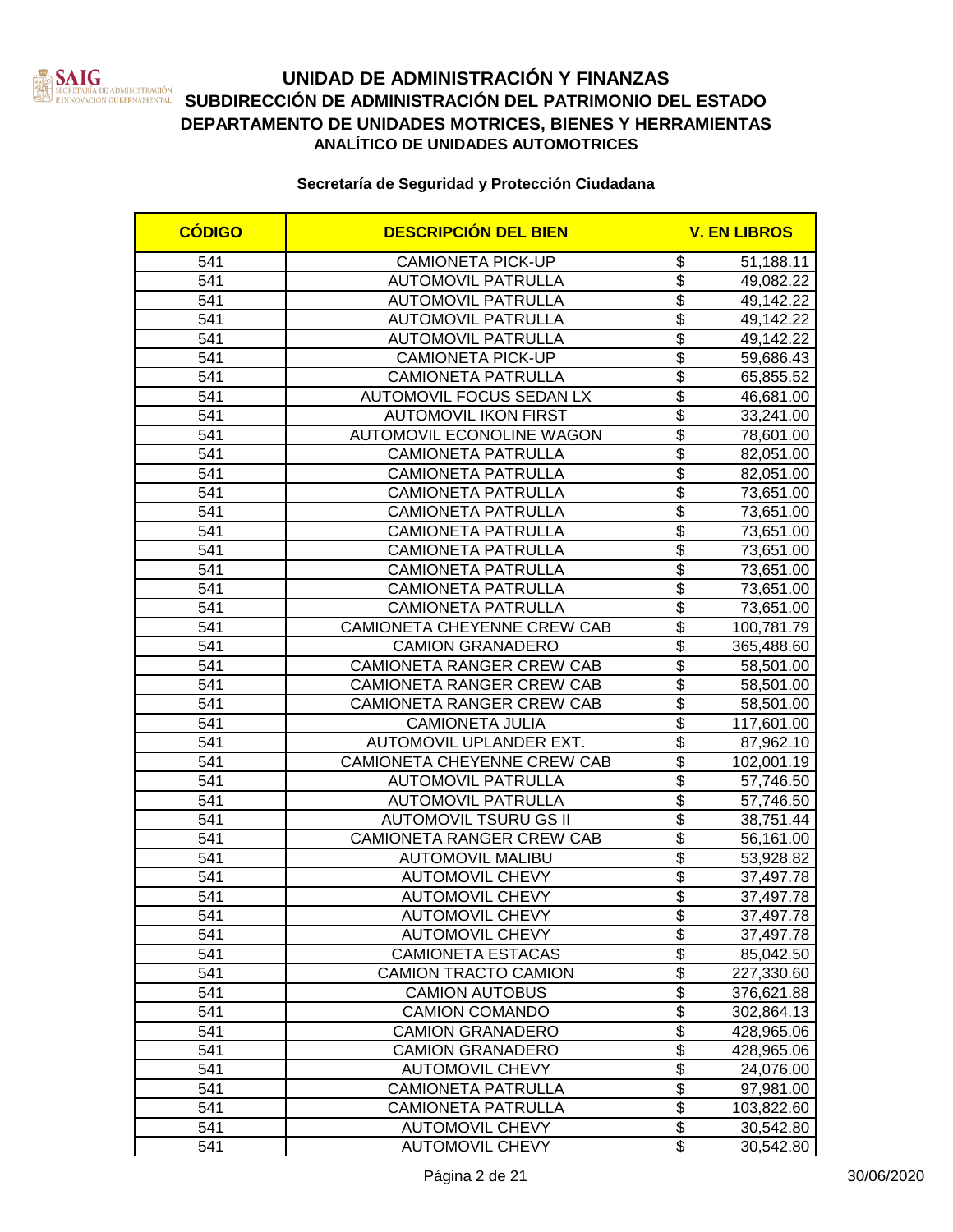

### **UNIDAD DE ADMINISTRACIÓN Y FINANZAS SAN SECRETARÍA DE ADMINISTRACIÓN DEL DEL ESTADO DEL ESTADO EN ENFORMADO DEL ESTADO EN ESTADO EN ESTADO EN ESTADO EN ESTADO EN ESTADO EN ESTADO EN ESTADO EN ESTADO EN ESTADO EN ESTADO EN ESTADO EN ESTADO EN ESTADO EN ESTAD DEPARTAMENTO DE UNIDADES MOTRICES, BIENES Y HERRAMIENTAS ANALÍTICO DE UNIDADES AUTOMOTRICES**

| <b>CÓDIGO</b> | <b>DESCRIPCIÓN DEL BIEN</b>      |                                  | <b>V. EN LIBROS</b> |
|---------------|----------------------------------|----------------------------------|---------------------|
| 541           | CAMIONETA CHEYENNE CREW CAB      | \$                               | 112,116.70          |
| 541           | <b>AUTOMOVIL PATRULLA</b>        | \$                               | 152,137.30          |
| 541           | <b>CAMIONETA PATRULLA</b>        | $\overline{\$}$                  | 103,822.60          |
| 541           | <b>CAMIONETA PATRULLA</b>        | $\overline{\$}$                  | 103,822.60          |
| 541           | <b>CAMIONETA PATRULLA</b>        | \$                               | 103,822.60          |
| 541           | <b>AUTOMOVIL TSURU GS II</b>     | $\overline{\$}$                  | 37,891.00           |
| 541           | CAMIONETA RAM 2500               | $\overline{\$}$                  | 82,471.00           |
| 541           | <b>AUTOMOVIL CHEVY</b>           | $\overline{\$}$                  | 27,114.70           |
| 541           | MOTOCICLETA XL883 SPORTSTER      | $\overline{\$}$                  | 37,935.83           |
| 541           | MOTOCICLETA XL883 SPORTSTER      | $\overline{\$}$                  | 37,935.83           |
| 541           | MOTOCICLETA XL883 SPORTSTER      | $\overline{\$}$                  | 37,935.83           |
| 541           | MOTOCICLETA XL883 SPORTSTER      | $\overline{\$}$                  | 37,935.83           |
| 541           | MOTOCICLETA XL883 SPORTSTER      | $\overline{\$}$                  | 37,935.83           |
| 541           | MOTOCICLETA XL883 SPORTSTER      | \$                               | 37,935.83           |
| 541           | MOTOCICLETA XL883 SPORTSTER      | $\overline{\$}$                  | 37,935.83           |
| 541           | CAMIONETA RANGER CRW CAB XL      | $\overline{\$}$                  | 49,595.72           |
| 541           | CAMIONETA RANGER CRW CAB XL      | $\overline{\$}$                  | 49,595.72           |
| 541           | CAMIONETA RANGER CRW CAB XL      | \$                               | 49,595.72           |
| 541           | CAMIONETA RANGER CRW CAB XL      | $\overline{\$}$                  | 49,595.72           |
| 541           | CAMIONETA RANGER CRW CAB XL      | $\overline{\$}$                  | 49,595.72           |
| 541           | CAMIONETA RANGER CRW CAB XL      | $\overline{\$}$                  | 49,595.72           |
| 541           | <b>AUTOMOVIL ECONOLINE WAGON</b> | \$                               | 100,321.14          |
| 541           | MOTOCICLETA XV250BU8             | $\overline{\mathfrak{s}}$        | 24,149.98           |
| 541           | <b>AUTOMOVIL CHEVY</b>           | $\overline{\$}$                  | 28,730.80           |
| 541           | <b>CAMIONETA PATRULLA</b>        | $\overline{\$}$                  | 97,981.00           |
| 541           | <b>CAMIONETA PATRULLA</b>        | $\overline{\$}$                  | 97,981.00           |
| 541           | <b>CAMIONETA PATRULLA</b>        | $\overline{\$}$                  | 97,981.00           |
| 541           | <b>CAMIONETA PATRULLA</b>        | $\overline{\$}$                  | 97,981.00           |
| 541           | CAMIONETA RANGER CRW CAB XL      | $\overline{\$}$                  | 49,595.72           |
| 541           | CAMIONETA RANGER CRW CAB XL      | $\overline{\$}$                  | 49,595.72           |
| 541           | CAMIONETA RANGER CRW CAB XL      | $\overline{\$}$                  | 49,595.72           |
| 541           | CAMIONETA RANGER CRW CAB XL      | $\overline{\$}$                  | 49,595.72           |
| 541           | <b>AUTOMOVIL IKON</b>            | $\overline{\$}$                  | 28,235.20           |
| 541           | <b>AUTOMOVIL IKON</b>            | $\overline{\$}$                  | 28,235.20           |
| 541           | CAMIONETA CARGO VAN              | \$                               | 124,300.30          |
| 541           | <b>CAMIONETA PATRULLA</b>        | $\overline{\mathbf{e}}$          | 152,137.30          |
| 541           | MOTOCICLETA XV250BU9             | \$                               | 32,701.00           |
| 541           | <b>AUTOMOVIL AVEO BASICO</b>     | \$                               | 43,081.00           |
| 541           | AUTOMOVIL AVEO BASICO            | $\overline{\mathcal{G}}$         | 43,081.00           |
| 541           | <b>AUTOMOVIL AVEO BASICO</b>     | $\overline{\$}$                  | 43,081.00           |
| 541           | CAMIONETA CHEYENNE CREW CAB      | $\overline{\mathcal{G}}$         | 178,492.00          |
| 541           | CAMIONETA CHEYENNE CREW CAB      | $\overline{\boldsymbol{\theta}}$ | 178,492.00          |
| 541           | CAMIONETA CHEYENNE CREW CAB      | \$                               | 178,492.00          |
| 541           | CAMIONETA CHEYENNE CREW CAB      | $\overline{\boldsymbol{\theta}}$ | 178,492.00          |
| 541           | CAMIONETA CHEYENNE CREW CAB      | $\overline{\mathbf{S}}$          | 178,492.00          |
| 541           | CAMIONETA CHEYENNE CREW CAB      | \$                               | 178,492.00          |
| 541           | CAMIONETA CHEYENNE CREW CAB      | \$                               | 178,492.00          |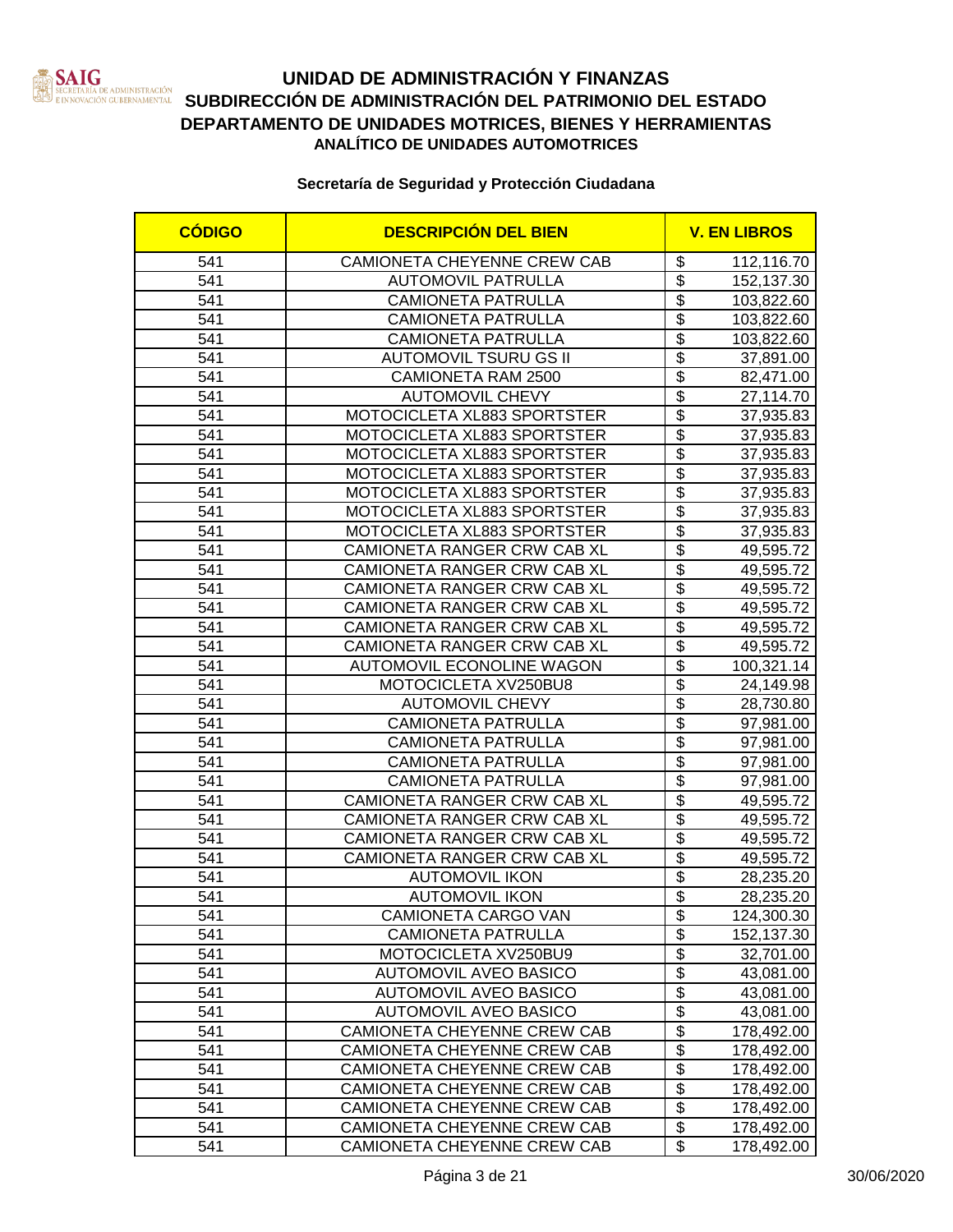

| <b>CÓDIGO</b> | <b>DESCRIPCIÓN DEL BIEN</b>      |                                  | <b>V. EN LIBROS</b> |
|---------------|----------------------------------|----------------------------------|---------------------|
| 541           | CAMIONETA CHEYENNE CREW CAB      | \$                               | 178,492.00          |
| 541           | CAMIONETA CHEYENNE CREW CAB      | $\overline{\mathbf{S}}$          | 178,492.00          |
| 541           | CAMIONETA CHEYENNE CREW CAB      | $\overline{\$}$                  | 178,492.00          |
| 541           | CAMIONETA CHEYENNE CREW CAB      | $\overline{\$}$                  | 178,492.00          |
| 541           | CAMIONETA CHEYENNE CREW CAB      | $\overline{\mathcal{S}}$         | 178,492.00          |
| 541           | CAMIONETA CHEYENNE CREW CAB      | $\overline{\$}$                  | 178,492.00          |
| 541           | CAMIONETA CHEYENNE CREW CAB      | $\overline{\$}$                  | 178,492.00          |
| 541           | CAMIONETA CHEYENNE CREW CAB      | $\overline{\$}$                  | 178,492.00          |
| 541           | CAMIONETA CHEYENNE CREW CAB      | $\overline{\$}$                  | 178,492.00          |
| 541           | CAMIONETA CHEYENNE CREW CAB      | $\overline{\mathbf{S}}$          | 178,492.00          |
| 541           | CAMIONETA CHEYENNE CREW CAB      | $\overline{\$}$                  | 178,492.00          |
| 541           | CAMIONETA CHEYENNE CREW CAB      | $\overline{\$}$                  | 178,492.00          |
| 541           | CAMIONETA CHEYENNE CREW CAB      | $\overline{\mathbb{S}}$          | 178,492.00          |
| 541           | CAMIONETA CHEYENNE CREW CAB      | $\overline{\mathbb{S}}$          | 178,492.00          |
| 541           | CAMIONETA CHEYENNE CREW CAB      | $\overline{\mathbb{S}}$          | 178,492.00          |
| 541           | CAMIONETA CHEYENNE CREW CAB      | $\overline{\$}$                  | 178,492.00          |
| 541           | CAMIONETA CHEYENNE CREW CAB      | $\overline{\$}$                  | 178,492.00          |
| 541           | <b>CAMION CHEYENNE CREW CAB</b>  | $\overline{\mathcal{S}}$         | 178,492.00          |
| 541           | <b>CAMION GRANADERO</b>          | $\overline{\mathcal{S}}$         | 449,956.03          |
| 541           | <b>AUTOMOVIL PATRULLA</b>        | \$                               | 99,166.99           |
| 541           | <b>AUTOMOVIL PATRULLA</b>        | $\overline{\mathbb{S}}$          | 99,166.99           |
| 541           | <b>AUTOMOVIL PATRULLA</b>        | \$                               | 99,166.99           |
| 541           | MOTOCICLETA TURISMO              | $\overline{\mathcal{S}}$         | 31,291.00           |
| 541           | MOTOCICLETA TURISMO              | $\overline{\$}$                  | 31,291.00           |
| 541           | <b>MOTOCICLETA TURISMO</b>       | $\overline{\$}$                  | 31,291.00           |
| 541           | <b>CAMIONETA RANGER CREW CAB</b> | $\overline{\$}$                  | 71,375.80           |
| 541           | <b>AUTOMOVIL EXPRESS VAN</b>     | $\overline{\$}$                  | 147,001.00          |
| 541           | <b>AUTOMOVIL PATRULLA</b>        | $\overline{\$}$                  | 104,366.20          |
| 541           | <b>AUTOMOVIL PATRULLA</b>        | $\overline{\$}$                  | 104,366.20          |
| 541           | CAMIONETA CARGO VAN              | $\overline{\$}$                  | 147,001.00          |
| 541           | CAMIONETA CARGO VAN              | $\overline{\$}$                  | 147,001.00          |
| 541           | CAMIONETA EXPRESS VAN            | $\overline{\$}$                  | 147,001.00          |
| 541           | CAMIONETA CARGO VAN              | $\overline{\$}$                  | 147,001.00          |
| 541           | <b>CAMIONETA CARGO VAN</b>       | $\overline{\$}$                  | 147,001.00          |
| 541           | CAMIONETA CHEYENNE CREW CAB      | \$                               | 180,001.00          |
| 541           | CAMIONETA CHEYENNE CREW CAB      | $\overline{\mathbf{e}}$          | 180,001.00          |
| 541           | CAMIONETA CHEYENNE CREW CAB      | \$                               | 180,001.00          |
| 541           | CAMIONETA CHEYENNE CREW CAB      | \$                               | 180,001.00          |
| 541           | CAMIONETA CHEYENNE CREW CAB      | $\overline{\mathcal{G}}$         | 180,001.00          |
| 541           | CAMIONETA CHEYENNE CREW CAB      | $\overline{\$}$                  | 180,001.00          |
| 541           | CAMIONETA CHEYENNE CREW CAB      | $\overline{\mathcal{G}}$         | 180,001.00          |
| 541           | CAMIONETA CHEYENNE CREW CAB      | \$                               | 180,001.00          |
| 541           | CAMIONETA CHEYENNE CREW CAB      | \$                               | 180,001.00          |
| 541           | CAMIONETA CHEYENNE CREW CAB      | $\overline{\boldsymbol{\theta}}$ | 180,001.00          |
| 541           | CAMIONETA CHEYENNE CREW CAB      | \$                               | 180,001.00          |
| 541           | CAMIONETA CHEYENNE CREW CAB      | \$                               | 180,001.00          |
| 541           | CAMIONETA CHEYENNE CREW CAB      | \$                               | 180,001.00          |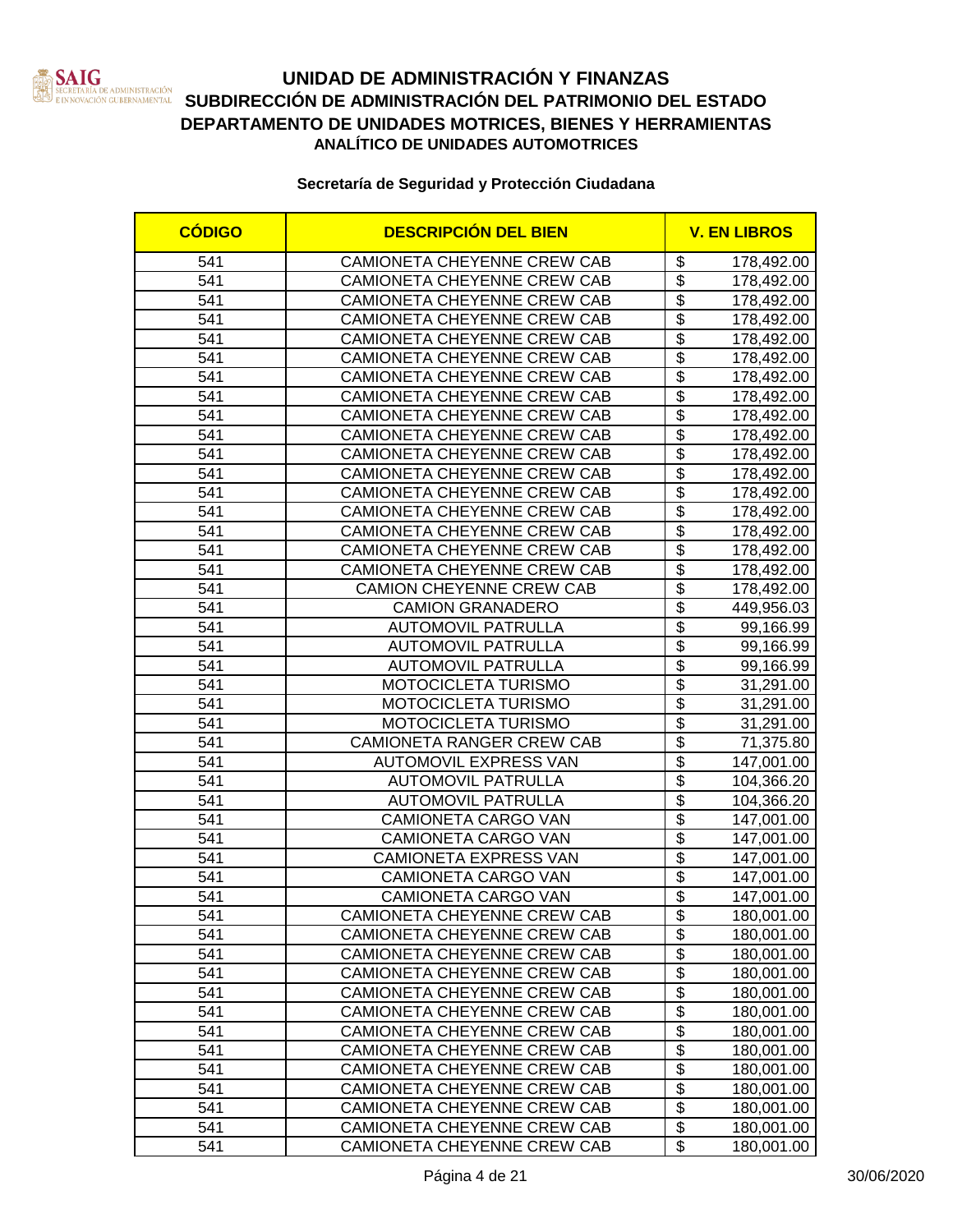

| <b>CÓDIGO</b> | <b>DESCRIPCIÓN DEL BIEN</b>        |                                  | <b>V. EN LIBROS</b> |
|---------------|------------------------------------|----------------------------------|---------------------|
| 541           | CAMIONETA CHEYENNE CREW CAB        | \$                               | 180,001.00          |
| 541           | <b>AUTOMOVIL PATRULLA</b>          | $\overline{\mathbf{3}}$          | 104,366.20          |
| 541           | <b>AUTOMOVIL PATRULLA</b>          | $\overline{\$}$                  | 104,366.20          |
| 541           | <b>AUTOMOVIL PATRULLA</b>          | $\overline{\$}$                  | 104,366.20          |
| 541           | <b>AUTOMOVIL AVENGER SE</b>        | $\overline{\$}$                  | 104,366.20          |
| 541           | <b>AUTOMOVIL PATRULLA</b>          | $\overline{\$}$                  | 104,366.20          |
| 541           | <b>AUTOMOVIL PATRULLA</b>          | $\overline{\$}$                  | 104,366.20          |
| 541           | <b>AUTOMOVIL PATRULLA</b>          | $\overline{\$}$                  | 104,366.20          |
| 541           | <b>AUTOMOVIL PATRULLA</b>          | $\overline{\$}$                  | 104,366.20          |
| 541           | <b>CAMIONETA PICK-UP</b>           | $\overline{\$}$                  | 74,851.00           |
| 541           | <b>CAMIONETA PICK-UP</b>           | $\overline{\$}$                  | 74,851.00           |
| 541           | <b>CAMIONETA PICK-UP</b>           | $\overline{\$}$                  | 74,851.00           |
| 541           | <b>CAMIONETA PICK-UP</b>           | $\overline{\mathbb{S}}$          | 74,851.00           |
| 541           | <b>CAMIONETA PICK-UP</b>           | $\overline{\$}$                  | 74,851.00           |
| 541           | <b>CAMIONETA PICK-UP</b>           | $\overline{\$}$                  | 74,851.00           |
| 541           | <b>CAMIONETA PICK-UP</b>           | $\overline{\$}$                  | 74,851.00           |
| 541           | <b>CAMIONETA PICK-UP</b>           | $\overline{\mathcal{S}}$         | 74,851.00           |
| 541           | <b>CAMIONETA PICK-UP</b>           | $\overline{\$}$                  | 74,851.00           |
| 541           | <b>CAMIONETA PICK-UP</b>           | $\overline{\$}$                  | 74,851.00           |
| 541           | <b>CAMIONETA PICK-UP</b>           | $\overline{\$}$                  | 74,851.00           |
| 541           | <b>CAMIONETA PICK-UP</b>           | $\overline{\mathcal{S}}$         | 74,851.00           |
| 541           | <b>CAMIONETA PICK-UP</b>           | $\overline{\$}$                  | 74,851.00           |
| 541           | <b>CAMIONETA PICK-UP</b>           | $\overline{\$}$                  | 74,851.00           |
| 541           | AUTOMOVIL AVENGER-PATRULLA         | $\overline{\$}$                  | 128,971.00          |
| 541           | <b>CAMION SILVERADO 3500</b>       | $\overline{\$}$                  | 124,501.00          |
| 541           | <b>AUTOMOVIL FUSION T/PATRULLA</b> | $\overline{\$}$                  | 108,994.60          |
| 541           | <b>AUTOMOVIL FUSION T/PATRULLA</b> | $\overline{\$}$                  | 108,994.60          |
| 541           | <b>AUTOMOVIL FUSION T/PATRULLA</b> | $\overline{\$}$                  | 108,994.60          |
| 541           | <b>AUTOMOVIL FUSION T/PATRULLA</b> | $\overline{\$}$                  | 108,994.60          |
| 541           | <b>AUTOMOVIL FUSION T/PATRULLA</b> | $\overline{\$}$                  | 108,994.60          |
| 541           | <b>AUTOMOVIL FUSION T/PATRULLA</b> | $\overline{\$}$                  | 108,994.60          |
| 541           | <b>AUTOMOVIL FUSION T/PATRULLA</b> | $\overline{\$}$                  | 108,994.60          |
| 541           | <b>AUTOMOVIL FUSION T/PATRULLA</b> | $\overline{\$}$                  | 108,994.60          |
| 541           | <b>AUTOMOVIL FUSION T/PATRULLA</b> | $\overline{\mathbf{S}}$          | 108,994.60          |
| 541           | CAMIONETA SILVERADO 2500 PATRULLA  | \$                               | 174,231.03          |
| 541           | CAMIONETA SILVERADO 2500 PATRULLA  | \$                               | 174,231.03          |
| 541           | CAMIONETA SILVERADO 2500 PATRULLA  | \$                               | 174,231.03          |
| 541           | CAMIONETA SILVERADO 2500 PATRULLA  | \$                               | 174,231.03          |
| 541           | CAMIONETA SILVERADO 2500 PATRULLA  | $\overline{\boldsymbol{\theta}}$ | 174,231.03          |
| 541           | CAMIONETA SILVERADO 2500 PATRULLA  | \$                               | 174,231.03          |
| 541           | CAMIONETA SILVERADO 2500 PATRULLA  | \$                               | 174,231.03          |
| 541           | CAMIONETA SILVERADO 2500 PATRULLA  | \$                               | 174,231.03          |
| 541           | CAMIONETA SILVERADO 2500 PATRULLA  | \$                               | 174,231.03          |
| 541           | CAMIONETA SILVERADO 2500 PATRULLA  | \$                               | 174,231.03          |
| 541           | CAMIONETA SILVERADO 2500 PATRULLA  | \$                               | 174,231.03          |
| 541           | CAMIONETA SILVERADO 2500 PATRULLA  | \$                               | 174,231.03          |
| 541           | <b>AUTOMOVIL TSURU GSI</b>         | \$                               | 46,408.00           |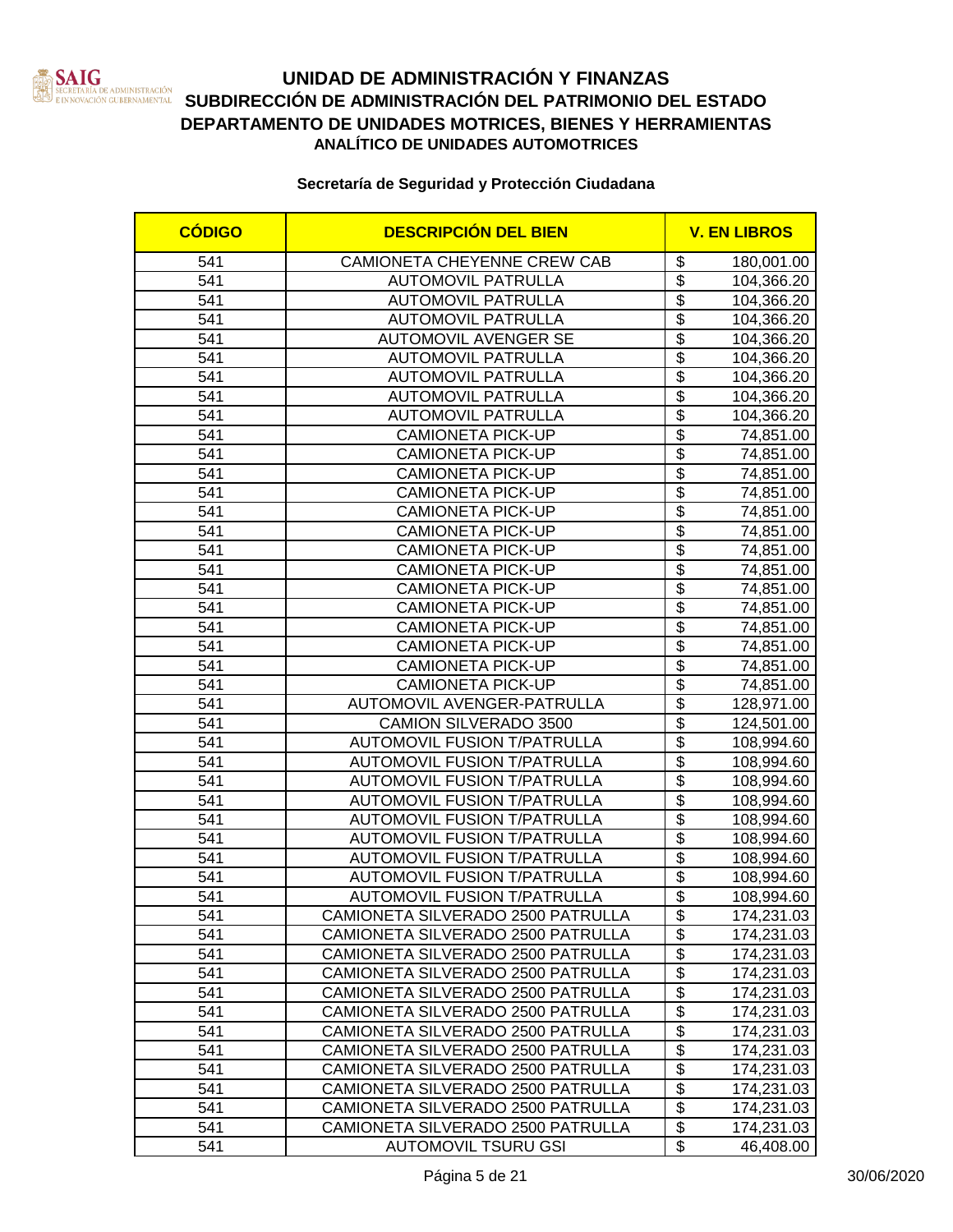

| <b>CÓDIGO</b> | <b>DESCRIPCIÓN DEL BIEN</b>                                  |                                    | <b>V. EN LIBROS</b>    |  |
|---------------|--------------------------------------------------------------|------------------------------------|------------------------|--|
| 541           | <b>AUTOMOVIL TSURU GSI</b>                                   | \$                                 | 46,408.00              |  |
| 541           | <b>AUTOMOVIL TSURU GSI</b>                                   | \$                                 | 46,408.00              |  |
| 541           | <b>AUTOMOVIL TSURU GSI</b>                                   | $\overline{\$}$                    | 46,408.00              |  |
| 541           | <b>AUTOMOVIL SEDAN GS II</b>                                 | $\overline{\$}$                    | 46,408.00              |  |
| 541           | <b>AUTOMOVIL SEDAN GS II</b>                                 | $\overline{\$}$                    | 46,408.00              |  |
| 541           | CAMIONETA SILVERADO 2500 PATRULLA                            | $\overline{\$}$                    | 167,941.00             |  |
| 541           | CAMIONETA SILVERADO 2500 PATRULLA                            | $\overline{\$}$                    | 167,941.00             |  |
| 541           | CAMIONETA SILVERADO 2500 PATRULLA                            | $\overline{\$}$                    | 167,941.00             |  |
| 541           | CAMIONETA SILVERADO 2500 PATRULLA                            | $\overline{\$}$                    | 167,941.00             |  |
| 541           | CAMIONETA SILVERADO 2500 PATRULLA                            | $\overline{\$}$                    | 167,941.00             |  |
| 541           | CAMIONETA SILVERADO 2500 PATRULLA                            | $\overline{\$}$                    | 167,941.00             |  |
| 541           | CAMIONETA SILVERADO 2500 PATRULLA                            | $\overline{\$}$                    | 167,941.00             |  |
| 541           | CAMIONETA SILVERADO 2500 PATRULLA                            | $\overline{\$}$                    | 167,941.00             |  |
| 541           | CAMIONETA SILVERADO 2500 PATRULLA                            | $\overline{\$}$                    | 167,941.00             |  |
| 541           | CAMIONETA SILVERADO 2500 PATRULLA                            | \$                                 | 167,941.00             |  |
| 541           | CAMIONETA SILVERADO 2500 PATRULLA                            | \$                                 | 167,941.00             |  |
| 541           | CAMIONETA SILVERADO 2500 PATRULLA                            | $\overline{\$}$                    | 167,941.00             |  |
| 541           | CAMIONETA SILVERADO 2500 PATRULLA                            | \$                                 | 167,941.00             |  |
| 541           | CAMIONETA SILVERADO 2500 PATRULLA                            | \$                                 | 167,941.00             |  |
| 541           | CAMIONETA SILVERADO 2500 PATRULLA                            | \$                                 | 167,941.00             |  |
| 541           | CAMIONETA SILVERADO 2500 PATRULLA                            | $\overline{\$}$                    | 167,941.00             |  |
| 541           | CAMIONETA SILVERADO 2500 PATRULLA                            | $\overline{\mathfrak{s}}$          | 167,941.00             |  |
| 541           | CAMIONETA SILVERADO 2500 PATRULLA                            | $\overline{\mathfrak{s}}$          | 167,941.00             |  |
| 541           | CAMIONETA SILVERADO 2500 PATRULLA                            | $\overline{\mathfrak{s}}$          | 167,941.00             |  |
| 541           | CAMIONETA SILVERADO 2500 PATRULLA                            | $\overline{\$}$                    | 167,941.00             |  |
| 541           | CAMIONETA SILVERADO 2500 PATRULLA                            | $\overline{\$}$                    | 167,941.00             |  |
| 541           | CAMIONETA SILVERADO 2500 PATRULLA                            | $\overline{\$}$                    | 167,941.00             |  |
| 541           | CAMIONETA SILVERADO 2500 PATRULLA                            | $\overline{\$}$                    | 167,941.00             |  |
| 541           | CAMIONETA SILVERADO 2500 PATRULLA                            | $\overline{\$}$                    | 167,941.00             |  |
| 541           | CAMIONETA SILVERADO 2500 PATRULLA                            | $\overline{\$}$                    | 167,941.00             |  |
| 541           | <b>AUTOMOVIL EXPRESS VAN</b>                                 | $\overline{\$}$                    | 129,907.30             |  |
| 541           | <b>AUTOMOVIL SENTRA</b>                                      | \$                                 | 73,336.00              |  |
| 541           | <b>AUTOMOVIL FIESTA IKON</b>                                 | $\overline{\$}$                    | 60,239.80              |  |
| 541           | <b>AUTOMOVIL FIESTA IKON</b>                                 | $\overline{\$}$                    | 60,239.80              |  |
| 541           | AUTOMOVIL FIESTA IKON                                        | \$                                 | 60,239.80              |  |
| 541           | <b>AUTOMOVIL SEDAN</b>                                       | $\overline{\mathbf{S}}$            | 108,855.40             |  |
| 541           | <b>AUTOMOVIL TSURU GS II</b>                                 | $\overline{\$}$                    | 54,676.00              |  |
| 541           | <b>AUTOMOVIL TSURU GS II</b>                                 | $\overline{\$}$<br>$\overline{\$}$ | 54,676.00              |  |
| 541<br>541    | <b>AUTOMOVIL TSURU GS II</b><br><b>AUTOMOVIL TSURU GS II</b> | $\overline{\mathbf{S}}$            | 54,676.00              |  |
| 541           |                                                              | \$                                 | 54,676.00              |  |
|               | <b>AUTOMOVIL PASAJERO</b>                                    | \$                                 | 41,254.90              |  |
| 541<br>541    | <b>AUTOMOVIL SPARK</b><br><b>AUTOMOVIL SPARK</b>             | \$                                 | 41,254.90              |  |
| 541           | <b>AUTOMOVIL SPARK</b>                                       | $\overline{\mathfrak{s}}$          | 41,254.90              |  |
| 541           | <b>AUTOMOVIL MATIZ</b>                                       | $\overline{\$}$                    | 35,785.00<br>35,785.00 |  |
| 541           | <b>AUTOMOVIL MATIZ</b>                                       | $\overline{\$}$                    | 35,785.00              |  |
| 541           | <b>AUTOMOVIL MATIZ</b>                                       | $\overline{\mathbf{S}}$            | 35,785.00              |  |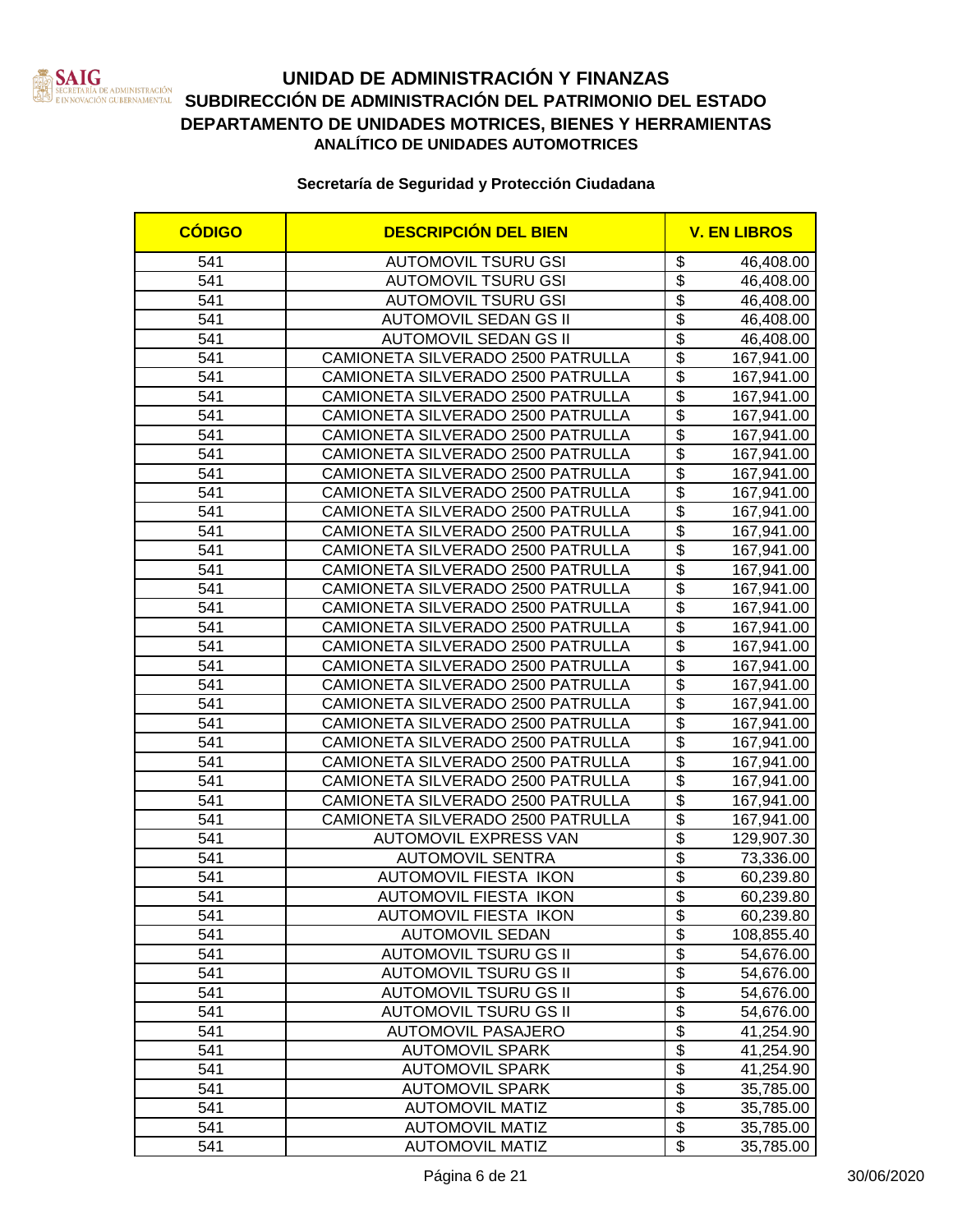

| <b>CÓDIGO</b> | <b>DESCRIPCIÓN DEL BIEN</b>                                  |                                                                  | <b>V. EN LIBROS</b>      |  |
|---------------|--------------------------------------------------------------|------------------------------------------------------------------|--------------------------|--|
| 541           | <b>AUTOMOVIL MATIZ</b>                                       | \$                                                               | 35,785.00                |  |
| 541           | <b>AUTOMOVIL MATIZ</b>                                       | \$                                                               | 35,785.00                |  |
| 541           | <b>AUTOMOVIL AVEO SEDAN</b>                                  | $\overline{\$}$                                                  | 49,619.80                |  |
| 541           | <b>AUTOMOVIL AVEO SEDAN</b>                                  | $\overline{\$}$                                                  | 49,619.80                |  |
| 541           | <b>AUTOMOVIL NUEVO GOL</b>                                   | $\overline{\$}$                                                  | 50,062.38                |  |
| 541           | <b>AUTOMOVIL NUEVO GOL</b>                                   | $\overline{\$}$                                                  | 50,062.38                |  |
| 541           | <b>AUTOMOVIL NUEVO GOL</b>                                   | $\overline{\$}$                                                  | 50,062.38                |  |
| 541           | <b>AUTOMOVIL NUEVO GOL</b>                                   | $\overline{\$}$                                                  | 50,062.38                |  |
| 541           | <b>AUTOMOVIL TSURU GS II</b>                                 | $\overline{\$}$                                                  | 48,091.00                |  |
| 541           | AUTOMOVIL GSI T/M 5 VEL.                                     | $\overline{\$}$                                                  | 48,091.00                |  |
| 541           | <b>CAMIONETA RANGER CREW CAB</b>                             | $\overline{\$}$                                                  | 100,921.00               |  |
| 541           | CAMIONETA FRONTIER LE T/M                                    | $\overline{\$}$                                                  | 90,001.00                |  |
| 541           | CAMIONETA AMBULANCIA TIPO II                                 | $\overline{\$}$                                                  | 209,401.00               |  |
| 541           | <b>AUTOMOVIL EXPRESS VAN</b>                                 | $\overline{\$}$                                                  | 161,980.00               |  |
| 541           | MOTOCICLETA V-STAR 2013                                      | $\overline{\mathcal{S}}$                                         | 66,121.00                |  |
| 541           | MOTOCICLETA V-STAR 2013                                      | $\overline{\$}$                                                  | 66,121.00                |  |
| 541           | MOTOCICLETA V-STAR 2013                                      | $\overline{\mathcal{S}}$                                         | 66,121.00                |  |
| 541           | MOTOCICLETA YBR250 2012                                      | $\overline{\mathcal{S}}$                                         | 33,409.00                |  |
| 541           | MOTOCICLETA YBR250 2012                                      | $\overline{\mathcal{S}}$                                         | 33,409.00                |  |
| 541           | MOTOCICLETA YBR250 2012                                      | $\overline{\mathcal{S}}$                                         | 33,409.00                |  |
| 541           | MOTOCICLETA YBR250 2012                                      | $\overline{\$}$                                                  | 33,409.00                |  |
| 541           | MOTOCICLETA YBR250 2012                                      | $\overline{\$}$                                                  | 33,409.00                |  |
| 541           | MOTOCICLETA YBR250 2012                                      | $\overline{\mathcal{S}}$                                         | 33,409.00                |  |
| 541           | CAMIONETA F-150 XL 4X2 REG CAB 2013                          | $\overline{\$}$                                                  | 92,401.00                |  |
| 541           | CAMIONETA F-150 XL 4X2 REG CAB 2013                          | $\overline{\$}$                                                  | 92,401.00                |  |
| 541           | CAMIONETA F-150 XL 4X2 REG CAB 2013                          | $\overline{\$}$                                                  | 92,401.00                |  |
| 541           | <b>AUTOMOVIL FOCUS R.PATRULLA</b>                            | $\overline{\$}$                                                  | 98,972.20                |  |
| 541           | <b>AUTOMOVIL FOCUS R.PATRULLA</b>                            | $\overline{\$}$                                                  | 98,972.20                |  |
| 541           | <b>AUTOMOVIL FOCUS R.PATRULLA</b>                            | $\overline{\$}$                                                  | 98,972.20                |  |
| 541           | <b>AUTOMOVIL FOCUS R.PATRULLA</b>                            | $\overline{\$}$                                                  | 98,972.20                |  |
| 541           | <b>AUTOMOVIL FOCUS R.PATRULLA</b>                            | $\overline{\$}$                                                  | 98,972.20                |  |
| 541           | AUTOMOVIL FOCUS R.PATRULLA                                   | $\overline{\$}$                                                  | 98,972.20                |  |
| 541           | <b>AUTOMOVIL FOCUS R.PATRULLA</b>                            | $\overline{\$}$                                                  | 98,972.20                |  |
| 541           | <b>AUTOMOVIL FOCUS R.PATRULLA</b>                            | $\overline{\$}$                                                  | 98,972.20                |  |
| 541           | AUTOMOVIL FOCUS R.PATRULLA                                   | \$                                                               | 98,972.20                |  |
| 541           | <b>AUTOMOVIL FOCUS R.PATRULLA</b>                            | $\overline{\mathbf{e}}$                                          | 98,972.20                |  |
| 541           | AUTOMOVIL FOCUS R.PATRULLA                                   | $\overline{\$}$                                                  | 98,972.20                |  |
| 541           | AUTOMOVIL FOCUS R.PATRULLA<br>AUTOMOVIL FOCUS R.PATRULLA     | $\overline{\mathcal{S}}$<br>$\overline{\boldsymbol{\mathsf{s}}}$ | 98,972.20                |  |
| 541           |                                                              | $\overline{\boldsymbol{\mathsf{s}}}$                             | 98,972.20                |  |
| 541<br>541    | CAMIONETA F-150 XL R.PATRULLA                                | $\overline{\mathbf{S}}$                                          | 117,137.80               |  |
|               | CAMIONETA F-150 XL R.PATRULLA                                | $\overline{\mathfrak{s}}$                                        | 117,137.80               |  |
| 541           | CAMIONETA F-150 XL R.PATRULLA                                | $\overline{\mathfrak{s}}$                                        | 117,137.80               |  |
| 541<br>541    | CAMIONETA PICK UP / PATRULLA<br>CAMIONETA PICK UP / PATRULLA | $\overline{\mathbf{S}}$                                          | 120,757.00               |  |
| 541           | CAMIONETA PICK UP / PATRULLA                                 | $\overline{\mathbf{e}}$                                          | 120,757.00<br>120,757.00 |  |
| 541           | CAMIONETA PICK UP / PATRULLA                                 | $\overline{\$}$                                                  | 120,757.00               |  |
| 541           | CAMIONETA PICK UP / PATRULLA                                 | \$                                                               | 120,757.00               |  |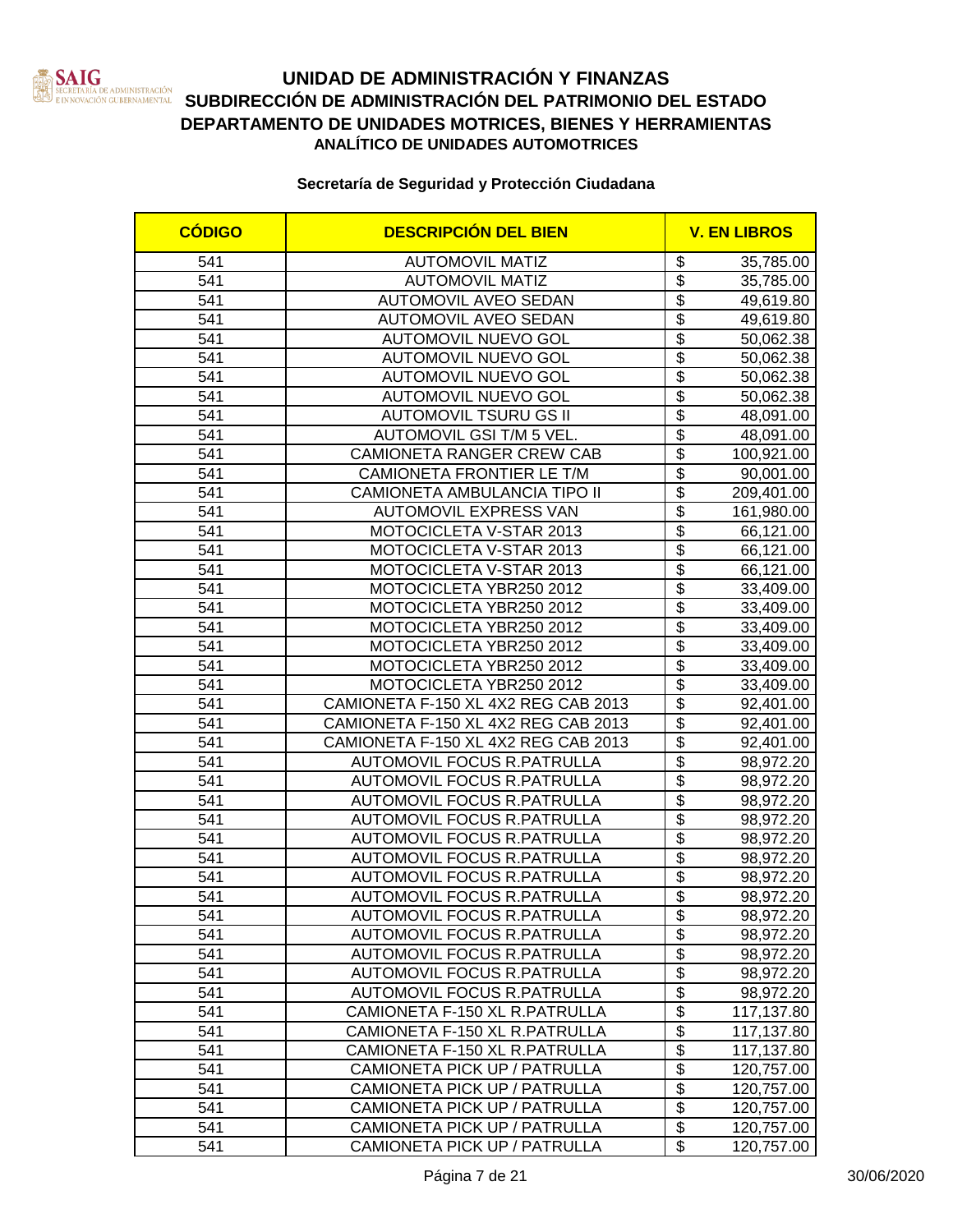

### **UNIDAD DE ADMINISTRACIÓN Y FINANZAS SECRETARÍA DE ADMINISTRACIÓN SUBDIRECCIÓN DE ADMINISTRACIÓN DEL PATRIMONIO DEL ESTADO DEPARTAMENTO DE UNIDADES MOTRICES, BIENES Y HERRAMIENTAS ANALÍTICO DE UNIDADES AUTOMOTRICES**

| <b>CÓDIGO</b> | <b>DESCRIPCIÓN DEL BIEN</b>  |                                      | <b>V. EN LIBROS</b> |  |
|---------------|------------------------------|--------------------------------------|---------------------|--|
| 541           | CAMIONETA PICK UP / PATRULLA | \$                                   | 120,757.00          |  |
| 541           | CAMIONETA PICK UP / PATRULLA | $\overline{\$}$                      | 120,757.00          |  |
| 541           | CAMIONETA PICK UP / PATRULLA | $\overline{\$}$                      | 120,757.00          |  |
| 541           | CAMIONETA PICK UP / PATRULLA | $\overline{\$}$                      | 120,757.00          |  |
| 541           | CAMIONETA PICK UP / PATRULLA | $\overline{\$}$                      | 120,757.00          |  |
| 541           | CAMIONETA PICK UP / PATRULLA | $\overline{\$}$                      | 120,757.00          |  |
| 541           | CAMIONETA PICK UP / PATRULLA | $\overline{\$}$                      | 120,757.00          |  |
| 541           | CAMIONETA PICK UP / PATRULLA | $\overline{\$}$                      | 120,757.00          |  |
| 541           | CAMIONETA PICK UP / PATRULLA | $\overline{\$}$                      | 120,757.00          |  |
| 541           | CAMIONETA PICK UP / PATRULLA | $\overline{\$}$                      | 120,757.00          |  |
| 541           | CAMIONETA PICK UP / PATRULLA | $\overline{\$}$                      | 120,757.00          |  |
| 541           | CAMIONETA PICK UP / PATRULLA | $\overline{\$}$                      | 120,757.00          |  |
| 541           | CAMIONETA PICK UP / PATRULLA | \$                                   | 120,757.00          |  |
| 541           | CAMIONETA PICK UP / PATRULLA | $\overline{\$}$                      | 120,757.00          |  |
| 541           | CAMIONETA PICK UP / PATRULLA | $\overline{\$}$                      | 120,757.00          |  |
| 541           | CAMIONETA PICK UP / PATRULLA | $\overline{\$}$                      | 120,757.00          |  |
| 541           | <b>CAMIONETA F 150</b>       | \$                                   | 120,757.00          |  |
| 541           | CAMIONETA PICK UP / PATRULLA | $\overline{\$}$                      | 145,897.30          |  |
| 541           | CAMIONETA PICK UP / PATRULLA | $\overline{\$}$                      | 145,897.30          |  |
| 541           | CAMIONETA PICK UP / PATRULLA | $\overline{\$}$                      | 145,897.30          |  |
| 541           | CAMIONETA PICK UP / PATRULLA | \$                                   | 145,897.30          |  |
| 541           | CAMIONETA PICK UP / PATRULLA | $\overline{\$}$                      | 145,897.30          |  |
| 541           | CAMIONETA PICK UP / PATRULLA | $\overline{\$}$                      | 145,897.30          |  |
| 541           | CAMIONETA PICK UP / PATRULLA | $\overline{\$}$                      | 145,897.30          |  |
| 541           | CAMIONETA PICK UP / PATRULLA | $\overline{\$}$                      | 145,897.30          |  |
| 541           | CAMIONETA PICK UP / PATRULLA | $\overline{\$}$                      | 145,897.30          |  |
| 541           | CAMIONETA PICK UP / PATRULLA | $\overline{\$}$                      | 145,897.30          |  |
| 541           | CAMIONETA PICK UP / PATRULLA | $\overline{\$}$                      | 145,897.30          |  |
| 541           | CAMIONETA PICK UP / PATRULLA | $\overline{\$}$                      | 145,897.30          |  |
| 541           | CAMIONETA PICK UP / PATRULLA | $\overline{\$}$                      | 145,897.30          |  |
| 541           | MOTOCICLETA XVS950 V-STAR    | $\overline{\$}$                      | 68,731.00           |  |
| 541           | MOTOCICLETA XVS950 V-STAR    | $\overline{\$}$                      | 68,731.00           |  |
| 541           | MOTOCICLETA XVS950 V-STAR    | $\overline{\$}$                      | 68,731.00           |  |
| 541           | MOTOCICLETA XVS950 V-STAR    | $\overline{\$}$                      | 68,731.00           |  |
| 541           | MOTOCICLETA XVS950 V-STAR    | \$                                   | 68,731.00           |  |
| 541           | MOTOCICLETA MOTO PATRULLA    | $\overline{\boldsymbol{\mathsf{s}}}$ | 45,122.68           |  |
| 541           | MOTOCICLETA MOTO PATRULLA    | \$                                   | 45,122.68           |  |
| 541           | MOTOCICLETA MOTO PATRULLA    | $\overline{\mathcal{G}}$             | 45,122.68           |  |
| 541           | MOTOCICLETA MOTO PATRULLA    | $\overline{\$}$                      | 45,122.68           |  |
| 541           | MOTOCICLETA MOTO PATRULLA    | $\overline{\mathbf{S}}$              | 45,122.68           |  |
| 541           | MOTOCICLETA MOTO PATRULLA    | $\overline{\mathbf{e}}$              | 45,122.68           |  |
| 541           | MOTOCICLETA MOTO PATRULLA    | \$                                   | 45,122.68           |  |
| 541           | MOTOCICLETA MOTO PATRULLA    | $\overline{\mathbf{e}}$              | 45,122.68           |  |
| 541           | MOTOCICLETA MOTO PATRULLA    | $\overline{\mathfrak{s}}$            | 45,122.68           |  |
| 541           | MOTOCICLETA MOTO PATRULLA    | $\overline{\mathbf{S}}$              | 45,122.68           |  |
| 541           | MOTOCICLETA MOTO PATRULLA    | \$                                   | 45,122.68           |  |
| 541           | MOTOCICLETA MOTO PATRULLA    | \$                                   | 45,122.68           |  |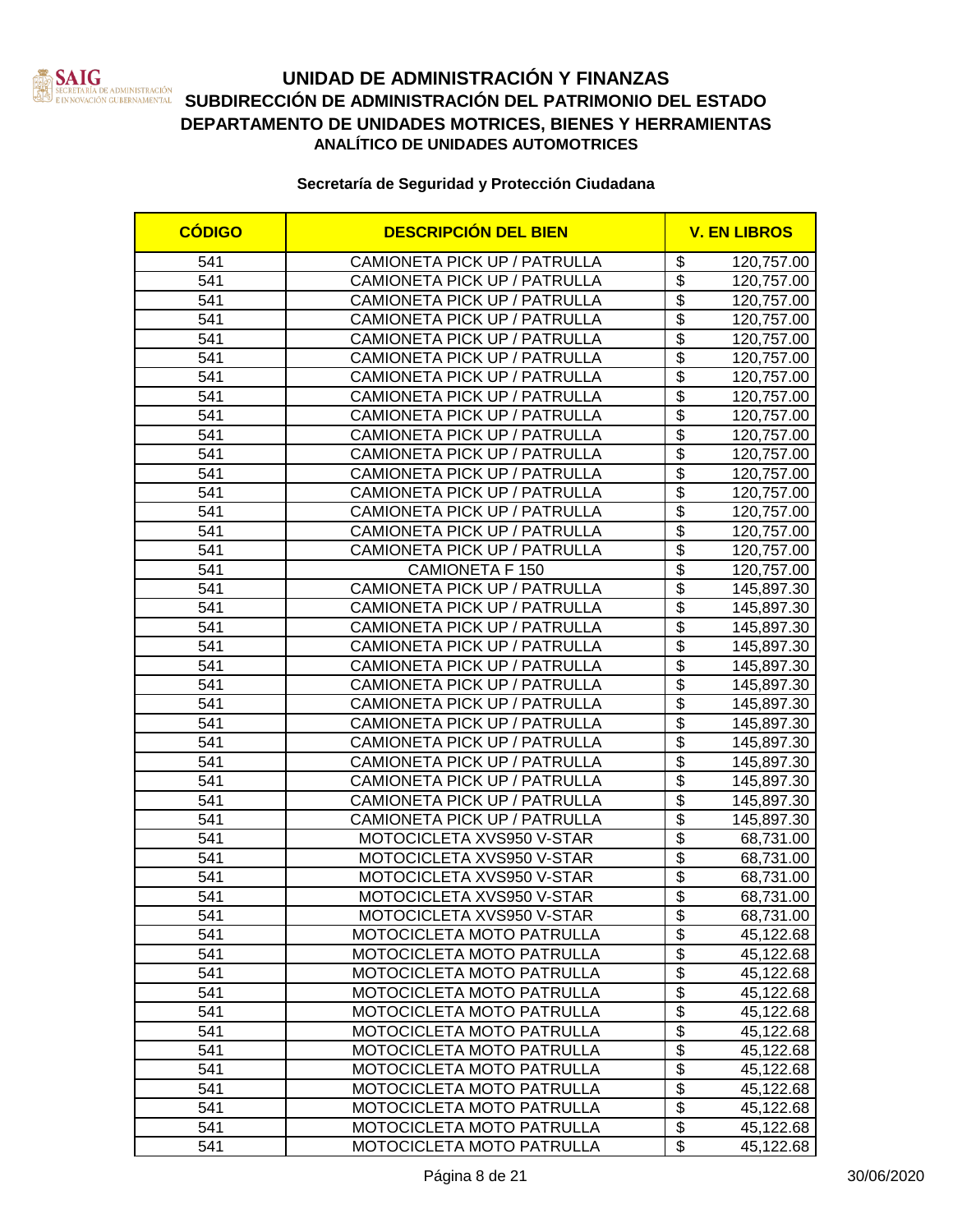

| <b>CÓDIGO</b> | <b>DESCRIPCIÓN DEL BIEN</b>      |                                      | <b>V. EN LIBROS</b> |
|---------------|----------------------------------|--------------------------------------|---------------------|
| 541           | <b>MOTOCICLETA MOTO PATRULLA</b> | \$                                   | 45,122.68           |
| 541           | MOTOCICLETA MOTO PATRULLA        | \$                                   | 45,122.68           |
| 541           | MOTOCICLETA MOTO PATRULLA        | $\overline{\$}$                      | 45,122.68           |
| 541           | MOTOCICLETA MOTO PATRULLA        | $\overline{\$}$                      | 45,122.68           |
| 541           | MOTOCICLETA MOTO PATRULLA        | $\overline{\$}$                      | 45,122.68           |
| 541           | MOTOCICLETA MOTO PATRULLA        | $\overline{\$}$                      | 45,122.68           |
| 541           | MOTOCICLETA MOTO PATRULLA        | $\overline{\$}$                      | 45,122.68           |
| 541           | MOTOCICLETA MOTO PATRULLA        | $\overline{\$}$                      | 45,122.68           |
| 541           | MOTOCICLETA MOTO PATRULLA        | $\overline{\$}$                      | 45,122.68           |
| 541           | MOTOCICLETA MOTO PATRULLA        | $\overline{\$}$                      | 45,122.68           |
| 541           | MOTOCICLETA MOTO PATRULLA        | $\overline{\$}$                      | 45,122.68           |
| 541           | MOTOCICLETA MOTO PATRULLA        | $\overline{\$}$                      | 45,122.68           |
| 541           | MOTOCICLETA MOTO PATRULLA        | $\overline{\$}$                      | 45,122.68           |
| 541           | MOTOCICLETA MOTO PATRULLA        | $\overline{\$}$                      | 45,122.68           |
| 541           | MOTOCICLETA MOTO PATRULLA        | $\overline{\$}$                      | 45,122.68           |
| 541           | MOTOCICLETA MOTO PATRULLA        | $\overline{\mathbf{S}}$              | 45,122.68           |
| 541           | MOTOCICLETA MOTO PATRULLA        | $\overline{\$}$                      | 45,122.68           |
| 541           | <b>MOTOCICLETA MOTO PATRULLA</b> | $\overline{\$}$                      | 0.35                |
| 541           | MOTOCICLETA MOTO PATRULLA        | $\overline{\$}$                      | 48,771.00           |
| 541           | MOTOCICLETA MOTO PATRULLA        | \$                                   | 48,771.00           |
| 541           | MOTOCICLETA MOTO PATRULLA        | $\overline{\$}$                      | 48,771.00           |
| 541           | MOTOCICLETA MOTO PATRULLA        | $\overline{\$}$                      | 48,771.00           |
| 541           | MOTOCICLETA MOTO PATRULLA        | $\overline{\$}$                      | 48,771.00           |
| 541           | MOTOCICLETA MOTO PATRULLA        | \$                                   | 48,771.00           |
| 541           | MOTOCICLETA MOTO PATRULLA        | $\overline{\$}$                      | 48,771.00           |
| 541           | MOTOCICLETA MOTO PATRULLA        | $\overline{\$}$                      | 48,771.00           |
| 541           | MOTOCICLETA MOTO PATRULLA        | $\overline{\$}$                      | 48,771.00           |
| 541           | MOTOCICLETA MOTO PATRULLA        | $\overline{\$}$                      | 48,771.00           |
| 541           | MOTOCICLETA MOTO PATRULLA        | $\overline{\$}$                      | 48,771.00           |
| 541           | MOTOCICLETA MOTO PATRULLA        | $\overline{\$}$                      | 48,771.00           |
| 541           | MOTOCICLETA MOTO PATRULLA        | $\overline{\$}$                      | 48,771.00           |
| 541           | <b>CAMIONETA PATRULLA</b>        | $\overline{\$}$                      | 120,757.00          |
| 541           | <b>CAMIONETA PATRULLA</b>        | \$                                   | 120,757.00          |
| 541           | <b>CAMIONETA PATRULLA</b>        | $\overline{\$}$                      | 120,757.00          |
| 541           | CAMIONETA PATRULLA               | \$                                   | 120,757.00          |
| 541           | <b>CAMIONETA PATRULLA</b>        | $\overline{\boldsymbol{\mathsf{s}}}$ | 120,757.00          |
| 541           | <b>CAMIONETA PATRULLA</b>        | \$                                   | 120,757.00          |
| 541           | <b>CAMIONETA PATRULLA</b>        | $\overline{\$}$                      | 120,757.00          |
| 541           | <b>CAMIONETA PATRULLA</b>        | $\overline{\$}$                      | 120,757.00          |
| 541           | <b>CAMIONETA PATRULLA</b>        | $\overline{\$}$                      | 120,757.00          |
| 541           | <b>CAMIONETA PATRULLA</b>        | $\overline{\mathbf{S}}$              | 120,757.00          |
| 541           | <b>CAMIONETA PATRULLA</b>        | $\overline{\mathbf{e}}$              | 120,757.00          |
| 541           | <b>CAMIONETA PATRULLA</b>        | $\overline{\mathfrak{s}}$            | 120,757.00          |
| 541           | <b>CAMIONETA PATRULLA</b>        | $\overline{\mathbf{S}}$              | 120,757.00          |
| 541           | <b>CAMIONETA PATRULLA</b>        | $\overline{\mathbf{S}}$              | 120,757.00          |
| 541           | <b>CAMIONETA PATRULLA</b>        | $\overline{\$}$                      | 120,757.00          |
| 541           | <b>CAMIONETA PATRULLA</b>        | $\overline{\$}$                      | 120,757.00          |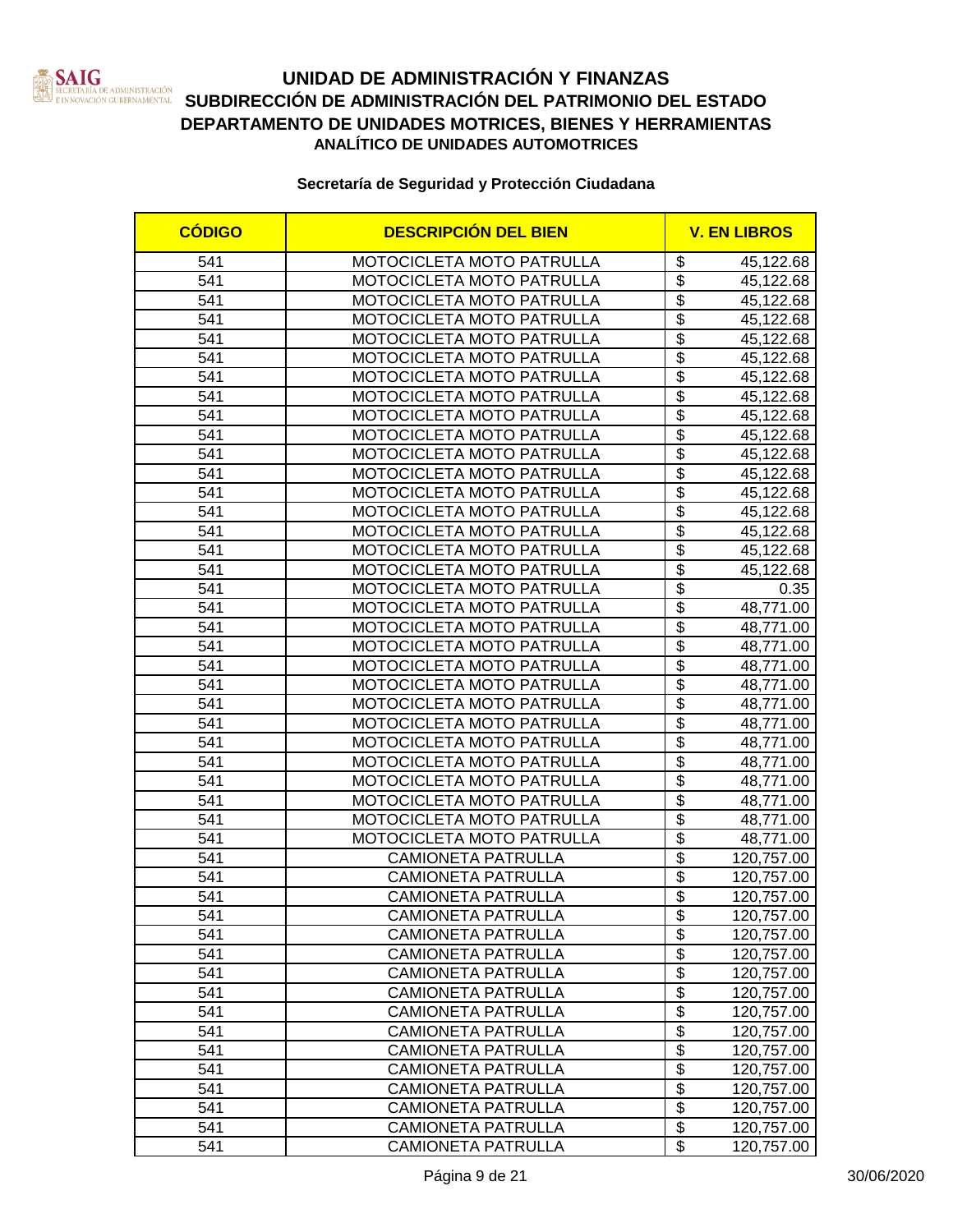

| <b>CÓDIGO</b> | <b>DESCRIPCIÓN DEL BIEN</b>       |                                      | <b>V. EN LIBROS</b> |
|---------------|-----------------------------------|--------------------------------------|---------------------|
| 541           | <b>CAMIONETA PATRULLA</b>         | \$                                   | 120,757.00          |
| 541           | CAMIONETA CABINA REGULAR          | $\overline{\$}$                      | 120,757.00          |
| 541           | <b>CAMIONETA PATRULLA</b>         | $\overline{\$}$                      | 120,757.00          |
| 541           | <b>CAMIONETA PATRULLA</b>         | $\overline{\$}$                      | 120,757.00          |
| 541           | <b>CAMIONETA PATRULLA</b>         | $\overline{\$}$                      | 120,757.00          |
| 541           | <b>CAMIONETA PATRULLA</b>         | $\overline{\$}$                      | 120,757.00          |
| 541           | <b>CAMIONETA PATRULLA</b>         | $\overline{\$}$                      | 120,757.00          |
| 541           | <b>CAMIONETA PATRULLA</b>         | $\overline{\$}$                      | 120,757.00          |
| 541           | <b>CAMIONETA PATRULLA</b>         | $\overline{\$}$                      | 120,757.00          |
| 541           | <b>CAMIONETA PATRULLA</b>         | $\overline{\$}$                      | 120,757.00          |
| 541           | <b>CAMIONETA PATRULLA</b>         | $\overline{\$}$                      | 120,757.00          |
| 541           | <b>CAMIONETA PATRULLA</b>         | $\overline{\$}$                      | 120,757.00          |
| 541           | <b>CAMIONETA PATRULLA</b>         | $\overline{\mathbb{S}}$              | 120,757.00          |
| 541           | <b>CAMIONETA PATRULLA</b>         | $\overline{\$}$                      | 120,757.00          |
| 541           | <b>CAMIONETA PATRULLA</b>         | $\overline{\$}$                      | 120,757.00          |
| 541           | <b>CAMIONETA PATRULLA</b>         | $\overline{\$}$                      | 120,757.00          |
| 541           | <b>CAMIONETA PATRULLA</b>         | $\overline{\mathcal{S}}$             | 120,757.00          |
| 541           | <b>CAMIONETA PATRULLA</b>         | $\overline{\$}$                      | 120,757.00          |
| 541           | <b>CAMIONETA PATRULLA</b>         | $\overline{\mathcal{S}}$             | 120,757.00          |
| 541           | <b>CAMIONETA PATRULLA</b>         | $\overline{\mathcal{S}}$             | 120,757.00          |
| 541           | <b>CAMIONETA PATRULLA</b>         | $\overline{\mathcal{S}}$             | 120,757.00          |
| 541           | <b>CAMIONETA PATRULLA</b>         | $\overline{\mathcal{S}}$             | 120,757.00          |
| 541           | <b>CAMIONETA PATRULLA</b>         | $\overline{\$}$                      | 120,757.00          |
| 541           | <b>CAMIONETA PATRULLA</b>         | $\overline{\$}$                      | 120,757.00          |
| 541           | <b>CAMIONETA PATRULLA</b>         | $\overline{\$}$                      | 120,757.00          |
| 541           | <b>CAMIONETA SUBURBAN</b>         | $\overline{\$}$                      | 200,066.20          |
| 541           | <b>CAMIONETA PATRULLA</b>         | $\overline{\$}$                      | 138,331.00          |
| 541           | <b>CAMIONETA PATRULLA</b>         | $\overline{\$}$                      | 138,331.00          |
| 541           | <b>CAMIONETA PATRULLA</b>         | $\overline{\$}$                      | 138,331.00          |
| 541           | <b>CAMIONETA PATRULLA</b>         | $\overline{\$}$                      | 138,331.00          |
| 541           | <b>CAMIONETA PATRULLA</b>         | $\overline{\$}$                      | 138,331.00          |
| 541           | <b>CAMIONETA PATRULLA</b>         | $\overline{\$}$                      | 138,331.00          |
| 541           | <b>CAMIONETA PATRULLA</b>         | $\overline{\$}$                      | 138,331.00          |
| 541           | <b>CAMIONETA PATRULLA</b>         | $\overline{\boldsymbol{\mathsf{s}}}$ | 138,331.00          |
| 541           | CAMIONETA PATRULLA                | \$                                   | 138,331.00          |
| 541           | <b>CAMIONETA PATRULLA</b>         | $\overline{\mathbf{e}}$              | 138,331.00          |
| 541           | <b>CAMIONETA PATRULLA</b>         | \$                                   | 138,331.00          |
| 541           | <b>CAMIONETA PATRULLA</b>         | $\overline{\mathbf{e}}$              | 138,331.00          |
| 541           | <b>CAMIONETA PATRULLA</b>         | $\overline{\$}$                      | 131,719.00          |
| 541           | CAMIONETA VAN JULIA               | $\overline{\boldsymbol{\theta}}$     | 181,483.00          |
| 541           | <b>CAMIONETA VAN JULIA</b>        | $\overline{\mathbf{e}}$              | 181,483.00          |
| 541           | CAMIONETA SILVERADO 2500 PATRULLA | $\overline{\mathbf{e}}$              | 170,680.90          |
| 541           | CAMIONETA SILVERADO 2500 PATRULLA | $\overline{\mathbf{e}}$              | 170,680.90          |
| 541           | MOTOCICLETA MOTO PATRULLA         | $\overline{\mathfrak{s}}$            | 73,044.00           |
| 541           | MOTOCICLETA MOTO PATRULLA         | $\overline{\mathbf{S}}$              | 73,044.00           |
| 541           | MOTOCICLETA MOTO PATRULLA         | \$                                   | 73,044.00           |
| 541           | MOTOCICLETA MOTO PATRULLA         | $\overline{\mathcal{S}}$             | 73,044.00           |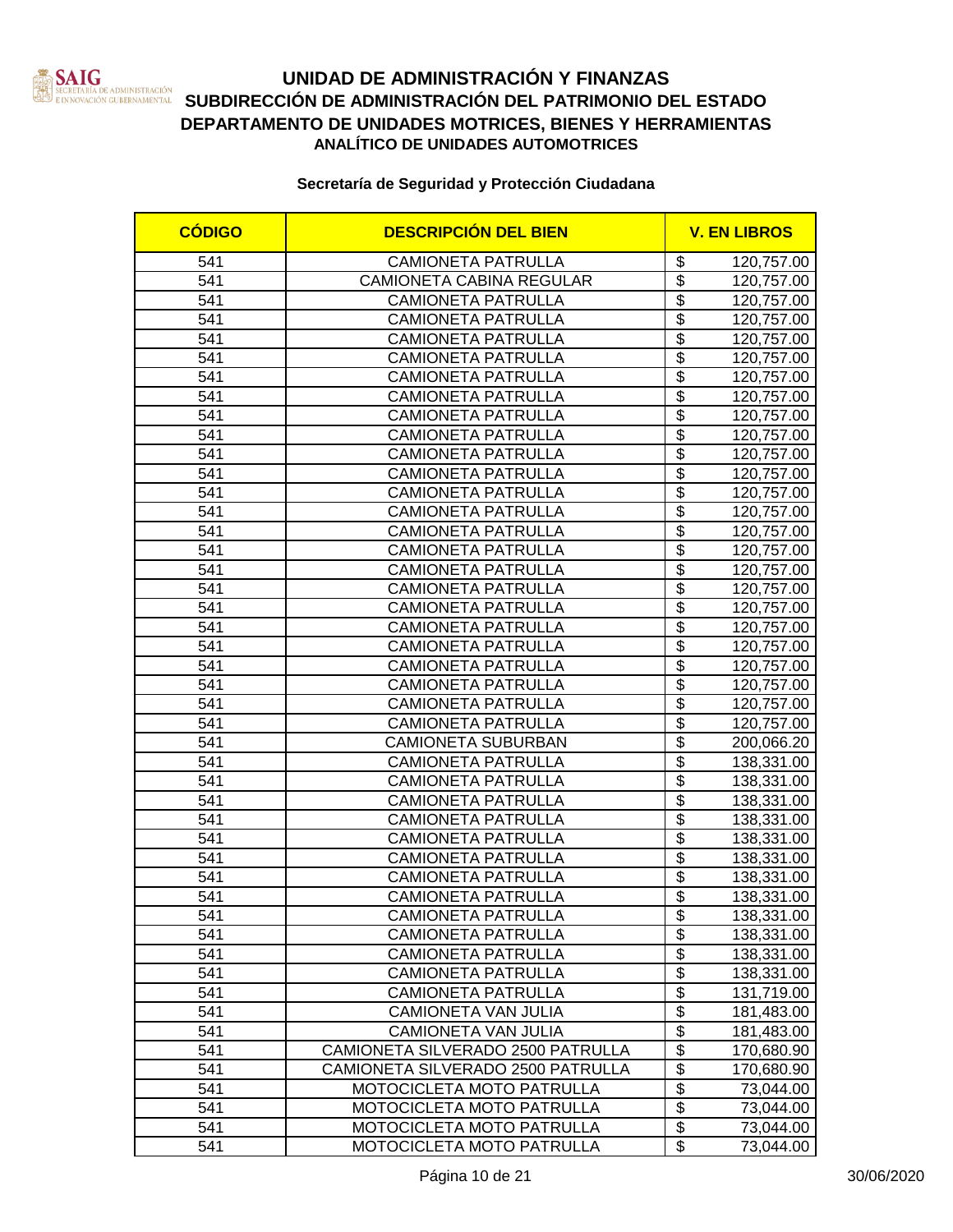

| <b>CÓDIGO</b>    | <b>DESCRIPCIÓN DEL BIEN</b>         |                                      | <b>V. EN LIBROS</b> |
|------------------|-------------------------------------|--------------------------------------|---------------------|
| 541              | MOTOCICLETA MOTO PATRULLA           | \$                                   | 73,044.00           |
| 541              | MOTOCICLETA MOTO PATRULLA           | $\overline{\$}$                      | 73,044.00           |
| 541              | MOTOCICLETA MOTO PATRULLA           | $\overline{\$}$                      | 73,044.00           |
| 541              | MOTOCICLETA MOTO PATRULLA           | $\overline{\$}$                      | 73,044.00           |
| 541              | CAMIONETA PICK UP / PATRULLA        | $\overline{\$}$                      | 180,230.20          |
| 541              | CAMIONETA PICK UP / PATRULLA        | \$                                   | 180,230.20          |
| 541              | MOTOCICLETA MOTO PATRULLA           | $\overline{\$}$                      | 43,267.30           |
| 541              | MOTOCICLETA MOTO PATRULLA           | $\overline{\$}$                      | 43,267.30           |
| 541              | MOTOCICLETA MOTO PATRULLA           | $\overline{\$}$                      | 43,267.30           |
| 541              | MOTOCICLETA MOTO PATRULLA           | $\overline{\$}$                      | 43,267.30           |
| 541              | MOTOCICLETA MOTO PATRULLA           | $\overline{\$}$                      | 43,267.30           |
| 541              | MOTOCICLETA MOTO PATRULLA           | $\overline{\$}$                      | 43,267.30           |
| 541              | MOTOCICLETA MOTO PATRULLA           | $\overline{\mathbb{S}}$              | 43,267.30           |
| 541              | <b>CAMION GRUA</b>                  | \$                                   | 259,748.20          |
| 541              | <b>CAMIONETA AMBULANCIA</b>         | \$                                   | 292,216.60          |
| 541              | CAMIONETA PICK UP / PATRULLA        | $\overline{\$}$                      | 150,650.20          |
| 541              | CAMIONETA PICK UP / PATRULLA        | $\overline{\$}$                      | 150,650.20          |
| 541              | <b>CAMIONETA ESTACAS</b>            | \$                                   | 138,296.20          |
| 541              | <b>CAMION GRUA</b>                  | \$                                   | 259,748.20          |
| 541              | <b>CAMIONETA EXPRESS VAN</b>        | \$                                   | 220,501.00          |
| 541              | AUTOMOVIL FIESTA IKON               | \$                                   | 41,961.10           |
| 541              | <b>CAMIONETA TRANSIT PASS LARGA</b> | $\overline{\$}$                      | 126,464.20          |
| 541              | AUTOMOVIL CHARGER-PATRULLA          | \$                                   | 160,366.00          |
| 541              | AUTOMOVIL CHARGER-PATRULLA          | $\overline{\mathcal{S}}$             | 160,366.00          |
| 541              | AUTOMOVIL CHARGER-PATRULLA          | \$                                   | 160,366.00          |
| 541              | AUTOMOVIL CHARGER-PATRULLA          | $\overline{\$}$                      | 160,366.00          |
| 541              | <b>AUTOMOVIL CHARGER-PATRULLA</b>   | $\overline{\$}$                      | 160,366.00          |
| 541              | AUTOMOVIL CHARGER-PATRULLA          | $\overline{\$}$                      | 160,366.00          |
| 541              | AUTOMOVIL FIESTA IKON               | $\overline{\$}$                      | 40,609.90           |
| 541              | <b>AUTOMOVIL FIESTA IKON</b>        | $\overline{\$}$                      | 40,609.90           |
| 541              | <b>AUTOMOVIL FIESTA IKON</b>        | $\overline{\$}$                      | 46,598.20           |
| 541              | <b>CAMIONETA PATRULLA</b>           | $\overline{\$}$                      | 135,721.00          |
| 541              | <b>CAMIONETA PATRULLA</b>           | $\overline{\$}$                      | 135,721.00          |
| 541              | <b>CAMIONETA PATRULLA</b>           | $\overline{\$}$                      | 135,721.00          |
| $\overline{541}$ | <b>CAMIONETA PATRULLA</b>           | $\overline{\mathcal{E}}$             | 135,721.00          |
| 541              | <b>CAMIONETA PATRULLA</b>           | \$                                   | 135,721.00          |
| 541              | <b>CAMIONETA PATRULLA</b>           | $\overline{\mathbf{S}}$              | 135,721.00          |
| 541              | <b>CAMIONETA PATRULLA</b>           | $\overline{\mathbf{S}}$              | 135,721.00          |
| 541              | <b>CAMIONETA PATRULLA</b>           | \$                                   | 135,721.00          |
| 541              | <b>CAMIONETA PATRULLA</b>           | $\overline{\boldsymbol{\mathsf{s}}}$ | 135,721.00          |
| 541              | <b>CAMIONETA PATRULLA</b>           | $\overline{\mathbf{e}}$              | 135,721.00          |
| 541              | <b>CAMIONETA PATRULLA</b>           | $\overline{\$}$                      | 135,721.00          |
| 541              | <b>CAMIONETA PATRULLA</b>           | $\overline{\mathbf{S}}$              | 135,721.00          |
| 541              | <b>CAMIONETA PATRULLA</b>           | $\overline{\mathfrak{s}}$            | 135,721.00          |
| 541              | <b>CAMIONETA PATRULLA</b>           | $\overline{\mathbf{S}}$              | 135,721.00          |
| 541              | <b>CAMIONETA PATRULLA</b>           | \$                                   | 135,721.00          |
| 541              | <b>CAMIONETA PATRULLA</b>           | \$                                   | 135,721.00          |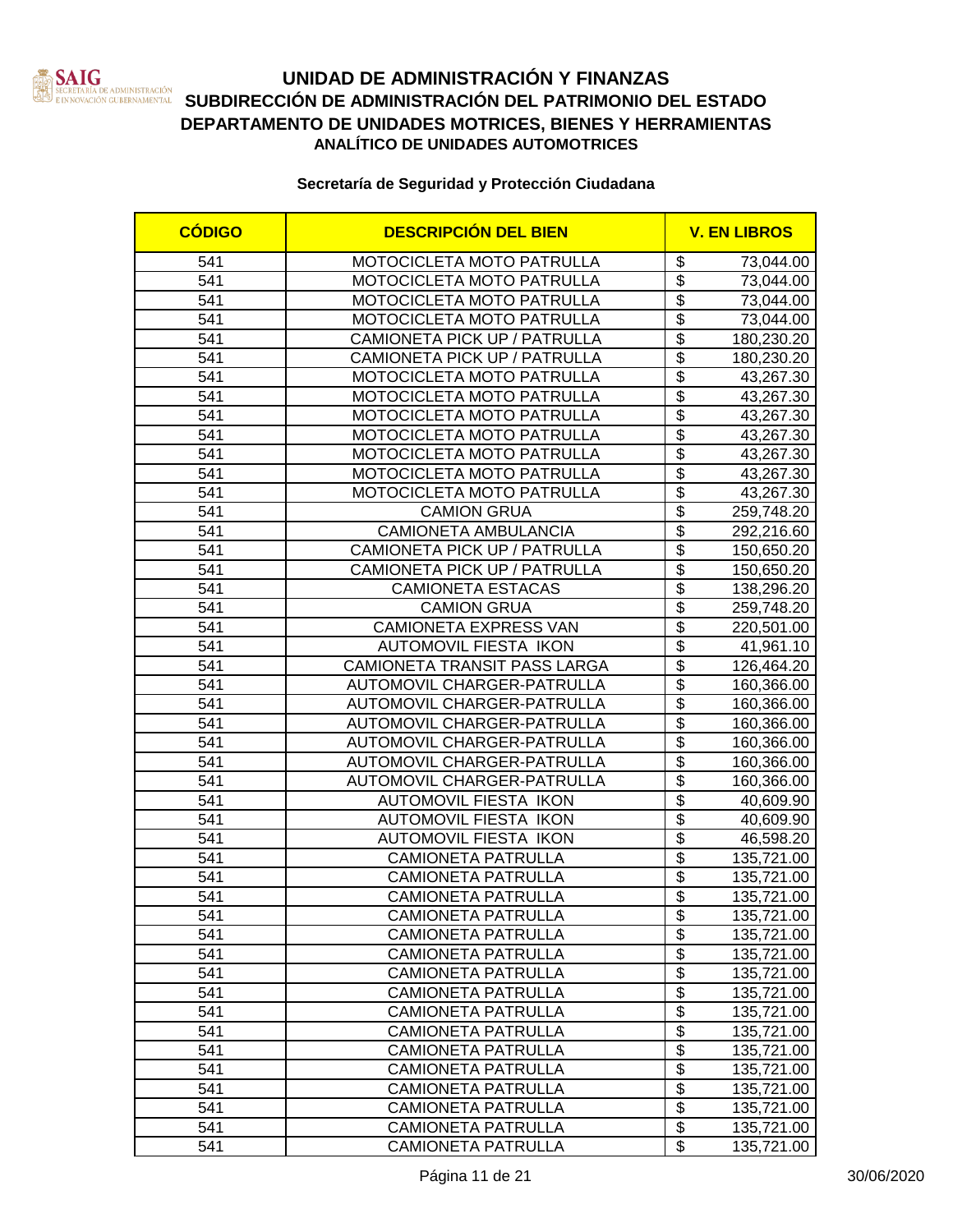

| <b>CÓDIGO</b> | <b>DESCRIPCIÓN DEL BIEN</b>       |                           | <b>V. EN LIBROS</b> |
|---------------|-----------------------------------|---------------------------|---------------------|
| 541           | CAMIONETA EXPRESS CARGOVAN        | \$                        | 177,038.50          |
| 541           | CAMIONETA EXPRESS CARGOVAN        | $\overline{\$}$           | 177,038.50          |
| 541           | CAMIONETA EXPRESS CARGOVAN        | $\overline{\$}$           | 177,038.50          |
| 541           | CAMIONETA EXPRESS CARGOVAN        | $\overline{\$}$           | 177,038.50          |
| 541           | CAMIONETA EXPRESS CARGOVAN        | $\overline{\$}$           | 177,038.50          |
| 541           | CAMIONETA EXPRESS CARGOVAN        | $\overline{\$}$           | 177,038.50          |
| 541           | CAMIONETA EXPRESS CARGOVAN        | $\overline{\$}$           | 177,038.50          |
| 541           | CAMIONETA EXPRESS CARGOVAN        | $\overline{\$}$           | 177,038.50          |
| 541           | <b>CUATRIMOTO SPORTSMAN 570</b>   | $\overline{\$}$           | 47,401.00           |
| 541           | <b>CUATRIMOTO SPORTSMAN 570</b>   | $\overline{\$}$           | 47,401.00           |
| 541           | <b>AUTOMOVIL FIESTA S SEDAN</b>   | $\overline{\$}$           | 59,961.40           |
| 541           | AUTOMOVIL FIESTA S SEDAN          | $\overline{\$}$           | 59,961.40           |
| 541           | CAMIONETA PICK UP / PATRULLA      | $\overline{\mathbb{S}}$   | 164,083.00          |
| 541           | CAMIONETA PICK UP / PATRULLA      | $\overline{\$}$           | 164,083.00          |
| 541           | CAMIONETA PICK UP / PATRULLA      | $\overline{\$}$           | 164,083.00          |
| 541           | CAMIONETA PICK UP / PATRULLA      | $\overline{\$}$           | 164,083.00          |
| 541           | CAMIONETA PICK UP / PATRULLA      | $\overline{\mathcal{S}}$  | 164,083.00          |
| 541           | CAMIONETA PICK UP / PATRULLA      | $\overline{\$}$           | 164,083.00          |
| 541           | CAMIONETA PICK UP / PATRULLA      | $\overline{\mathcal{S}}$  | 164,083.00          |
| 541           | <b>CAMIONETA EXPRESS CARGOVAN</b> | $\overline{\$}$           | 184,441.00          |
| 541           | CAMIONETA EXPRESS CARGOVAN        | $\overline{\mathcal{S}}$  | 184,441.00          |
| 541           | CAMIONETA EXPRESS CARGOVAN        | $\overline{\mathcal{S}}$  | 184,441.00          |
| 541           | MOTOCICLETA MOTO PATRULLA         | $\overline{\$}$           | 64,093.41           |
| 541           | MOTOCICLETA MOTO PATRULLA         | $\overline{\$}$           | 64,093.41           |
| 541           | MOTOCICLETA MOTO PATRULLA         | $\overline{\$}$           | 64,093.41           |
| 541           | AUTOMOVIL FOCUS SEDAN MT          | $\overline{\$}$           | 73,951.00           |
| 541           | <b>AUTOMOVIL FOCUS SEDAN MT</b>   | $\overline{\$}$           | 73,951.00           |
| 541           | AUTOMOVIL FOCUS MEX SEDAN MT      | $\overline{\$}$           | 73,951.00           |
| 541           | CAMIONETA PICK UP / PATRULLA      | $\overline{\$}$           | 164,083.00          |
| 541           | <b>AUTOMOVIL FOCUS SEDAN MT</b>   | $\overline{\$}$           | 73,951.00           |
| 541           | <b>AUTOMOVIL FOCUS SEDAN MT</b>   | $\overline{\$}$           | 73,951.00           |
| 541           | <b>AUTOMOVIL SONIC 4 PTAS.</b>    | $\overline{\$}$           | 68,313.40           |
| 541           | AUTOMOVIL AVEO 4PTAS.             | $\overline{\$}$           | 59,474.20           |
| 541           | <b>AUTOMOVIL AVEO 4PTAS.</b>      | $\overline{\$}$           | 59,474.20           |
| 541           | AUTOMOVIL SONIC 4 PTAS.           | \$                        | 68,313.40           |
| 541           | AUTOMOVIL VENTO 4 PTAS.           | $\overline{\mathbf{3}}$   | 79,311.78           |
| 541           | AUTOMOVIL VENTO 4 PTAS.           | \$                        | 79,311.78           |
| 541           | AUTOMOVIL VENTO 4 PTAS.           | $\overline{\mathcal{G}}$  | 79,311.78           |
| 541           | <b>AUTOMOVIL SONIC 4 PTAS.</b>    | $\overline{\$}$           | 68,313.40           |
| 541           | MOTOCICLETA MOTO PATRULLA         | $\overline{\mathbf{S}}$   | 62,377.00           |
| 541           | MOTOCICLETA MOTO PATRULLA         | $\overline{\mathbf{S}}$   | 62,377.00           |
| 541           | MOTOCICLETA MOTO PATRULLA         | \$                        | 62,377.00           |
| 541           | MOTOCICLETA MOTO PATRULLA         | $\overline{\mathbf{S}}$   | 62,377.00           |
| 541           | MOTOCICLETA MOTO PATRULLA         | $\overline{\mathfrak{s}}$ | 62,377.00           |
| 541           | MOTOCICLETA MOTO PATRULLA         | $\overline{\mathbf{S}}$   | 62,377.00           |
| 541           | MOTOCICLETA MOTO PATRULLA         | \$                        | 62,377.00           |
| 541           | MOTOCICLETA MOTO PATRULLA         | \$                        | 62,377.00           |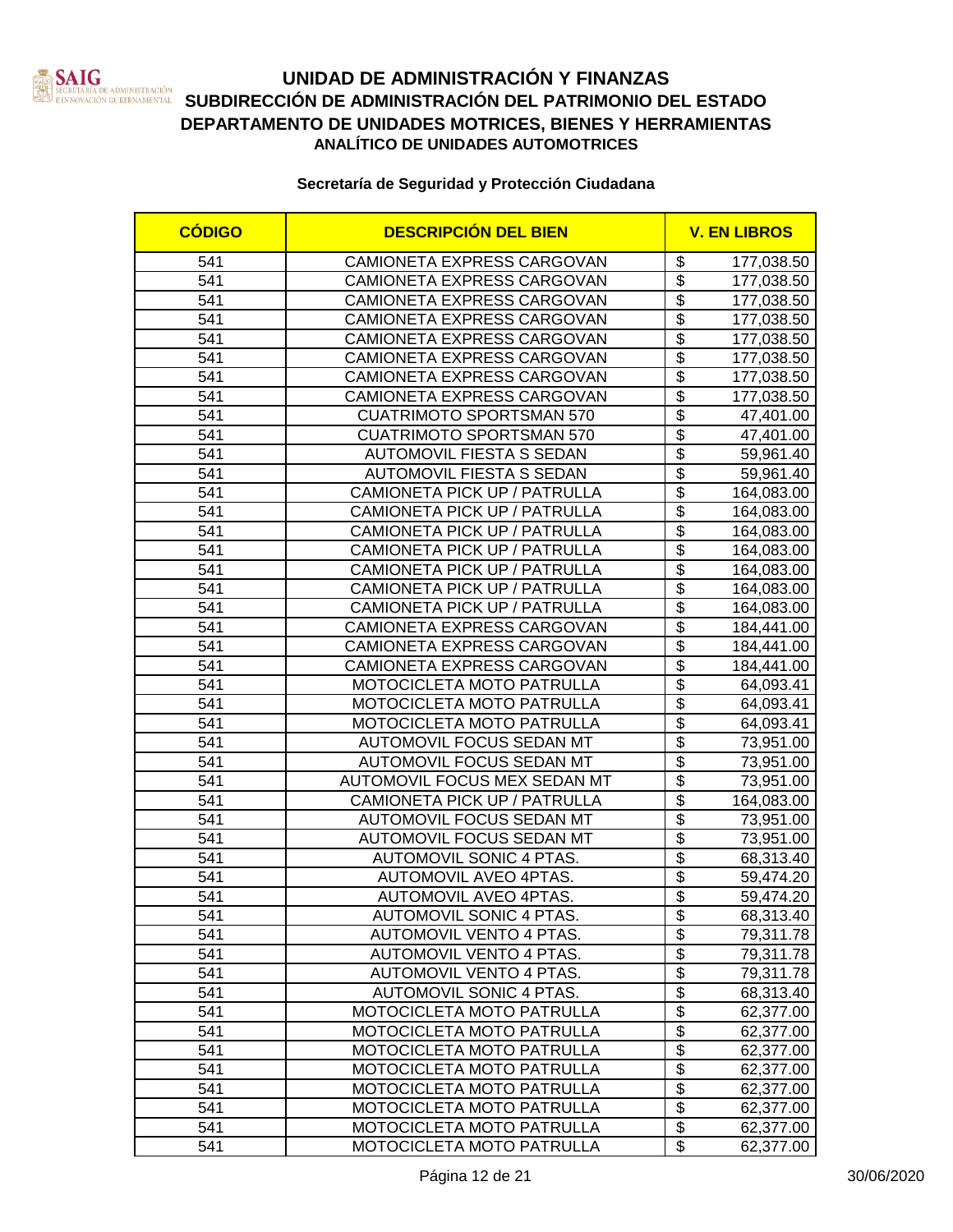

| <b>CÓDIGO</b> | <b>DESCRIPCIÓN DEL BIEN</b>      |                                      | <b>V. EN LIBROS</b> |  |
|---------------|----------------------------------|--------------------------------------|---------------------|--|
| 541           | <b>MOTOCICLETA MOTO PATRULLA</b> | \$                                   | 62,377.00           |  |
| 541           | MOTOCICLETA MOTO PATRULLA        | $\overline{\boldsymbol{\mathsf{s}}}$ | 62,377.00           |  |
| 541           | MOTOCICLETA MOTO PATRULLA        | $\overline{\mathbf{S}}$              | 62,377.00           |  |
| 541           | MOTOCICLETA MOTO PATRULLA        | $\overline{\$}$                      | 62,376.99           |  |
| 541           | <b>CAMIONETA PATRULLA</b>        | $\overline{\$}$                      | 144,733.20          |  |
| 541           | <b>CAMIONETA PATRULLA</b>        | $\overline{\$}$                      | 144,733.20          |  |
| 541           | <b>CAMIONETA PATRULLA</b>        | $\overline{\$}$                      | 144,733.20          |  |
| 541           | <b>CAMIONETA PATRULLA</b>        | $\overline{\$}$                      | 144,733.20          |  |
| 541           | <b>CAMIONETA PATRULLA</b>        | $\overline{\$}$                      | 253,308.70          |  |
| 541           | <b>AUTOMOVIL PATRULLA</b>        | $\overline{\$}$                      | 146,214.33          |  |
| 541           | <b>AUTOMOVIL PATRULLA</b>        | $\overline{\$}$                      | 146,214.33          |  |
| 541           | <b>AUTOMOVIL PATRULLA</b>        | $\overline{\$}$                      | 146,214.33          |  |
| 541           | <b>AUTOMOVIL PATRULLA</b>        | $\overline{\$}$                      | 146,214.33          |  |
| 541           | <b>AUTOMOVIL PATRULLA</b>        | $\overline{\$}$                      | 146,214.33          |  |
| 541           | <b>CAMIONETA PATRULLA</b>        | $\overline{\$}$                      | 253,308.70          |  |
| 541           | <b>CAMIONETA PATRULLA</b>        | $\overline{\mathcal{S}}$             | 253,308.70          |  |
| 541           | <b>CAMIONETA PATRULLA</b>        | $\overline{\mathcal{S}}$             | 253,308.70          |  |
| 541           | <b>CAMIONETA PATRULLA</b>        | $\overline{\mathcal{S}}$             | 253,308.70          |  |
| 541           | <b>CAMIONETA PATRULLA</b>        | $\overline{\mathfrak{s}}$            | 253,308.70          |  |
| 541           | <b>CAMIONETA PATRULLA</b>        | \$                                   | 253,308.70          |  |
| 541           | <b>CAMIONETA PATRULLA</b>        | $\overline{\mathbf{S}}$              | 253,308.70          |  |
| 541           | <b>CAMIONETA PATRULLA</b>        | $\overline{\$}$                      | 253,308.70          |  |
| 541           | <b>CAMIONETA PATRULLA</b>        | $\overline{\$}$                      | 253,308.70          |  |
| 541           | <b>CAMIONETA PATRULLA</b>        | $\overline{\mathcal{S}}$             | 253,308.70          |  |
| 541           | <b>CAMIONETA PATRULLA</b>        | $\overline{\$}$                      | 253,308.70          |  |
| 541           | <b>CAMIONETA PATRULLA</b>        | $\overline{\$}$                      | 253,308.70          |  |
| 541           | <b>CAMIONETA PATRULLA</b>        | $\overline{\$}$                      | 253,308.70          |  |
| 541           | <b>AUTOMOVIL PATRULLA</b>        | $\overline{\$}$                      | 146,214.33          |  |
| 541           | <b>AUTOMOVIL PATRULLA</b>        | $\overline{\$}$                      | 130,789.52          |  |
| 541           | <b>AUTOMOVIL PATRULLA</b>        | $\overline{\$}$                      | 130,789.52          |  |
| 541           | <b>AUTOMOVIL PATRULLA</b>        | $\overline{\$}$                      | 130,789.52          |  |
| 541           | <b>AUTOMOVIL PATRULLA</b>        | $\overline{\$}$                      | 130,789.52          |  |
| 541           | <b>AUTOMOVIL PATRULLA</b>        | $\overline{\mathbf{S}}$              | 130,789.52          |  |
| 541           | <b>AUTOMOVIL PATRULLA</b>        | $\overline{\$}$                      | 130,789.52          |  |
| 541           | AUTOMOVIL PATRULLA               | \$                                   | 130,789.52          |  |
| 541           | <b>AUTOMOVIL PATRULLA</b>        | \$                                   | 130,789.52          |  |
| 541           | <b>AUTOMOVIL PATRULLA</b>        | \$                                   | 130,789.52          |  |
| 541           | <b>AUTOMOVIL PATRULLA</b>        | $\overline{\$}$                      | 130,789.52          |  |
| 541           | <b>AUTOMOVIL PATRULLA</b>        | $\overline{\$}$                      | 130,789.52          |  |
| 541           | <b>AUTOMOVIL PATRULLA</b>        | $\overline{\$}$                      | 130,789.52          |  |
| 541           | <b>AUTOMOVIL PATRULLA</b>        | $\overline{\mathbf{e}}$              | 130,789.52          |  |
| 541           | <b>AUTOMOVIL PATRULLA</b>        | $\overline{\mathbf{e}}$              | 130,789.52          |  |
| 541           | <b>AUTOMOVIL PATRULLA</b>        | $\overline{\mathfrak{s}}$            | 130,789.52          |  |
| 541           | <b>AUTOMOVIL PATRULLA</b>        | $\overline{\mathbf{S}}$              | 130,789.52          |  |
| 541           | <b>AUTOMOVIL PATRULLA</b>        | $\overline{\mathbf{e}}$              | 130,789.52          |  |
| 541           | <b>AUTOMOVIL PATRULLA</b>        | $\overline{\mathbf{e}}$              | 130,789.52          |  |
| 541           | <b>AUTOMOVIL PATRULLA</b>        | $\overline{\$}$                      | 130,789.52          |  |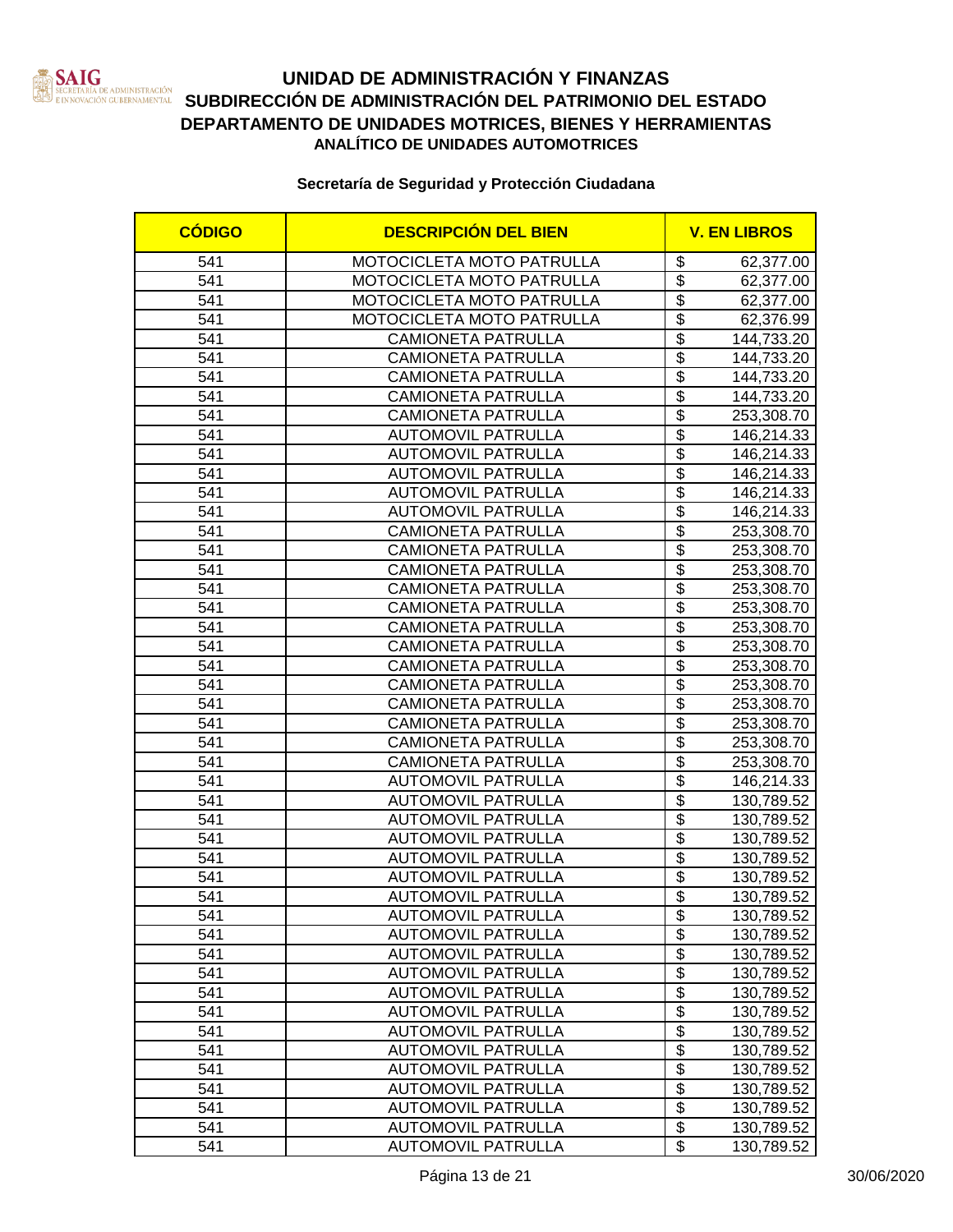

### **UNIDAD DE ADMINISTRACIÓN Y FINANZAS SECRETARÍA DE ADMINISTRACIÓN SUBDIRECCIÓN DE ADMINISTRACIÓN DEL PATRIMONIO DEL ESTADO DEPARTAMENTO DE UNIDADES MOTRICES, BIENES Y HERRAMIENTAS ANALÍTICO DE UNIDADES AUTOMOTRICES**

| 541<br><b>AUTOMOVIL PATRULLA</b><br>\$<br>130,789.52<br>\$<br>541<br><b>AUTOMOVIL PATRULLA</b><br>130,789.52<br>$\overline{\$}$<br>541<br><b>AUTOMOVIL PATRULLA</b><br>130,789.52<br>$\overline{\$}$<br>541<br><b>AUTOMOVIL PATRULLA</b><br>130,789.52<br>$\overline{\$}$<br>541<br><b>AUTOMOVIL PATRULLA</b><br>130,789.52<br>$\overline{\$}$<br><b>AUTOMOVIL PATRULLA</b><br>541<br>130,789.52<br>$\overline{\$}$<br>541<br><b>CUATRIMOTO MOTO PATRULLA</b><br>82,063.04<br>$\overline{\$}$<br><b>CUATRIMOTO MOTO PATRULLA</b><br>541<br>82,063.04<br>$\overline{\$}$<br>541<br><b>CUATRIMOTO MOTO PATRULLA</b><br>82,063.04<br>$\overline{\$}$<br>541<br><b>CUATRIMOTO MOTO PATRULLA</b><br>82,063.04<br>$\overline{\$}$<br>541<br>73,908.24<br><b>CUATRIMOTO MOTO PATRULLA</b><br>$\overline{\$}$<br>541<br><b>CUATRIMOTO MOTO PATRULLA</b><br>73,908.24<br>\$<br>541<br><b>CUATRIMOTO MOTO PATRULLA</b><br>73,908.24<br>$\overline{\$}$<br>541<br><b>CUATRIMOTO MOTO PATRULLA</b><br>107,943.80<br>\$<br>541<br>MOTOCICLETA MOTO PATRULLA<br>117,602.90<br>$\overline{\$}$<br>541<br>MOTOCICLETA MOTO PATRULLA<br>117,602.90<br>$\overline{\$}$<br>541<br>MOTOCICLETA MOTO PATRULLA<br>117,602.90<br>$\overline{\$}$<br>541<br>MOTOCICLETA MOTO PATRULLA<br>117,602.90<br>\$<br>541<br>MOTOCICLETA MOTO PATRULLA<br>117,602.90<br>$\overline{\$}$<br>541<br>MOTOCICLETA MOTO PATRULLA<br>117,602.90<br>$\overline{\$}$<br>541<br><b>CAMIONETA PATRULLA</b><br>184,491.62<br>$\overline{\$}$<br>541<br><b>CAMIONETA PATRULLA</b><br>184,491.62<br>$\overline{\mathcal{S}}$<br>541<br><b>CAMIONETA PATRULLA</b><br>184,491.62 | <b>CÓDIGO</b> | <b>DESCRIPCIÓN DEL BIEN</b> | <b>V. EN LIBROS</b> |
|----------------------------------------------------------------------------------------------------------------------------------------------------------------------------------------------------------------------------------------------------------------------------------------------------------------------------------------------------------------------------------------------------------------------------------------------------------------------------------------------------------------------------------------------------------------------------------------------------------------------------------------------------------------------------------------------------------------------------------------------------------------------------------------------------------------------------------------------------------------------------------------------------------------------------------------------------------------------------------------------------------------------------------------------------------------------------------------------------------------------------------------------------------------------------------------------------------------------------------------------------------------------------------------------------------------------------------------------------------------------------------------------------------------------------------------------------------------------------------------------------------------------------------------------------------------------------------------------------------------------------------|---------------|-----------------------------|---------------------|
|                                                                                                                                                                                                                                                                                                                                                                                                                                                                                                                                                                                                                                                                                                                                                                                                                                                                                                                                                                                                                                                                                                                                                                                                                                                                                                                                                                                                                                                                                                                                                                                                                                  |               |                             |                     |
|                                                                                                                                                                                                                                                                                                                                                                                                                                                                                                                                                                                                                                                                                                                                                                                                                                                                                                                                                                                                                                                                                                                                                                                                                                                                                                                                                                                                                                                                                                                                                                                                                                  |               |                             |                     |
|                                                                                                                                                                                                                                                                                                                                                                                                                                                                                                                                                                                                                                                                                                                                                                                                                                                                                                                                                                                                                                                                                                                                                                                                                                                                                                                                                                                                                                                                                                                                                                                                                                  |               |                             |                     |
|                                                                                                                                                                                                                                                                                                                                                                                                                                                                                                                                                                                                                                                                                                                                                                                                                                                                                                                                                                                                                                                                                                                                                                                                                                                                                                                                                                                                                                                                                                                                                                                                                                  |               |                             |                     |
|                                                                                                                                                                                                                                                                                                                                                                                                                                                                                                                                                                                                                                                                                                                                                                                                                                                                                                                                                                                                                                                                                                                                                                                                                                                                                                                                                                                                                                                                                                                                                                                                                                  |               |                             |                     |
|                                                                                                                                                                                                                                                                                                                                                                                                                                                                                                                                                                                                                                                                                                                                                                                                                                                                                                                                                                                                                                                                                                                                                                                                                                                                                                                                                                                                                                                                                                                                                                                                                                  |               |                             |                     |
|                                                                                                                                                                                                                                                                                                                                                                                                                                                                                                                                                                                                                                                                                                                                                                                                                                                                                                                                                                                                                                                                                                                                                                                                                                                                                                                                                                                                                                                                                                                                                                                                                                  |               |                             |                     |
|                                                                                                                                                                                                                                                                                                                                                                                                                                                                                                                                                                                                                                                                                                                                                                                                                                                                                                                                                                                                                                                                                                                                                                                                                                                                                                                                                                                                                                                                                                                                                                                                                                  |               |                             |                     |
|                                                                                                                                                                                                                                                                                                                                                                                                                                                                                                                                                                                                                                                                                                                                                                                                                                                                                                                                                                                                                                                                                                                                                                                                                                                                                                                                                                                                                                                                                                                                                                                                                                  |               |                             |                     |
|                                                                                                                                                                                                                                                                                                                                                                                                                                                                                                                                                                                                                                                                                                                                                                                                                                                                                                                                                                                                                                                                                                                                                                                                                                                                                                                                                                                                                                                                                                                                                                                                                                  |               |                             |                     |
|                                                                                                                                                                                                                                                                                                                                                                                                                                                                                                                                                                                                                                                                                                                                                                                                                                                                                                                                                                                                                                                                                                                                                                                                                                                                                                                                                                                                                                                                                                                                                                                                                                  |               |                             |                     |
|                                                                                                                                                                                                                                                                                                                                                                                                                                                                                                                                                                                                                                                                                                                                                                                                                                                                                                                                                                                                                                                                                                                                                                                                                                                                                                                                                                                                                                                                                                                                                                                                                                  |               |                             |                     |
|                                                                                                                                                                                                                                                                                                                                                                                                                                                                                                                                                                                                                                                                                                                                                                                                                                                                                                                                                                                                                                                                                                                                                                                                                                                                                                                                                                                                                                                                                                                                                                                                                                  |               |                             |                     |
|                                                                                                                                                                                                                                                                                                                                                                                                                                                                                                                                                                                                                                                                                                                                                                                                                                                                                                                                                                                                                                                                                                                                                                                                                                                                                                                                                                                                                                                                                                                                                                                                                                  |               |                             |                     |
|                                                                                                                                                                                                                                                                                                                                                                                                                                                                                                                                                                                                                                                                                                                                                                                                                                                                                                                                                                                                                                                                                                                                                                                                                                                                                                                                                                                                                                                                                                                                                                                                                                  |               |                             |                     |
|                                                                                                                                                                                                                                                                                                                                                                                                                                                                                                                                                                                                                                                                                                                                                                                                                                                                                                                                                                                                                                                                                                                                                                                                                                                                                                                                                                                                                                                                                                                                                                                                                                  |               |                             |                     |
|                                                                                                                                                                                                                                                                                                                                                                                                                                                                                                                                                                                                                                                                                                                                                                                                                                                                                                                                                                                                                                                                                                                                                                                                                                                                                                                                                                                                                                                                                                                                                                                                                                  |               |                             |                     |
|                                                                                                                                                                                                                                                                                                                                                                                                                                                                                                                                                                                                                                                                                                                                                                                                                                                                                                                                                                                                                                                                                                                                                                                                                                                                                                                                                                                                                                                                                                                                                                                                                                  |               |                             |                     |
|                                                                                                                                                                                                                                                                                                                                                                                                                                                                                                                                                                                                                                                                                                                                                                                                                                                                                                                                                                                                                                                                                                                                                                                                                                                                                                                                                                                                                                                                                                                                                                                                                                  |               |                             |                     |
|                                                                                                                                                                                                                                                                                                                                                                                                                                                                                                                                                                                                                                                                                                                                                                                                                                                                                                                                                                                                                                                                                                                                                                                                                                                                                                                                                                                                                                                                                                                                                                                                                                  |               |                             |                     |
|                                                                                                                                                                                                                                                                                                                                                                                                                                                                                                                                                                                                                                                                                                                                                                                                                                                                                                                                                                                                                                                                                                                                                                                                                                                                                                                                                                                                                                                                                                                                                                                                                                  |               |                             |                     |
|                                                                                                                                                                                                                                                                                                                                                                                                                                                                                                                                                                                                                                                                                                                                                                                                                                                                                                                                                                                                                                                                                                                                                                                                                                                                                                                                                                                                                                                                                                                                                                                                                                  |               |                             |                     |
|                                                                                                                                                                                                                                                                                                                                                                                                                                                                                                                                                                                                                                                                                                                                                                                                                                                                                                                                                                                                                                                                                                                                                                                                                                                                                                                                                                                                                                                                                                                                                                                                                                  |               |                             |                     |
|                                                                                                                                                                                                                                                                                                                                                                                                                                                                                                                                                                                                                                                                                                                                                                                                                                                                                                                                                                                                                                                                                                                                                                                                                                                                                                                                                                                                                                                                                                                                                                                                                                  | 541           | <b>CAMIONETA PATRULLA</b>   | \$<br>184,491.62    |
| $\overline{\$}$<br>541<br><b>CAMIONETA PATRULLA</b><br>184,491.62                                                                                                                                                                                                                                                                                                                                                                                                                                                                                                                                                                                                                                                                                                                                                                                                                                                                                                                                                                                                                                                                                                                                                                                                                                                                                                                                                                                                                                                                                                                                                                |               |                             |                     |
| $\overline{\$}$<br>541<br><b>CAMIONETA PATRULLA</b><br>184,491.62                                                                                                                                                                                                                                                                                                                                                                                                                                                                                                                                                                                                                                                                                                                                                                                                                                                                                                                                                                                                                                                                                                                                                                                                                                                                                                                                                                                                                                                                                                                                                                |               |                             |                     |
| $\overline{\$}$<br>541<br><b>AUTOMOVIL EXPRESS VAN</b><br>222,111.00                                                                                                                                                                                                                                                                                                                                                                                                                                                                                                                                                                                                                                                                                                                                                                                                                                                                                                                                                                                                                                                                                                                                                                                                                                                                                                                                                                                                                                                                                                                                                             |               |                             |                     |
| $\overline{\$}$<br>541<br>MOTOCICLETA MOTO PATRULLA<br>72,771.60                                                                                                                                                                                                                                                                                                                                                                                                                                                                                                                                                                                                                                                                                                                                                                                                                                                                                                                                                                                                                                                                                                                                                                                                                                                                                                                                                                                                                                                                                                                                                                 |               |                             |                     |
| $\overline{\$}$<br>541<br>MOTOCICLETA MOTO PATRULLA<br>72,771.60                                                                                                                                                                                                                                                                                                                                                                                                                                                                                                                                                                                                                                                                                                                                                                                                                                                                                                                                                                                                                                                                                                                                                                                                                                                                                                                                                                                                                                                                                                                                                                 |               |                             |                     |
| $\overline{\$}$<br>541<br>MOTOCICLETA MOTO PATRULLA<br>72,771.60                                                                                                                                                                                                                                                                                                                                                                                                                                                                                                                                                                                                                                                                                                                                                                                                                                                                                                                                                                                                                                                                                                                                                                                                                                                                                                                                                                                                                                                                                                                                                                 |               |                             |                     |
| $\overline{\$}$<br>541<br>MOTOCICLETA MOTO PATRULLA<br>72,771.60                                                                                                                                                                                                                                                                                                                                                                                                                                                                                                                                                                                                                                                                                                                                                                                                                                                                                                                                                                                                                                                                                                                                                                                                                                                                                                                                                                                                                                                                                                                                                                 |               |                             |                     |
| $\overline{\$}$<br>541<br>MOTOCICLETA MOTO PATRULLA<br>72,771.60                                                                                                                                                                                                                                                                                                                                                                                                                                                                                                                                                                                                                                                                                                                                                                                                                                                                                                                                                                                                                                                                                                                                                                                                                                                                                                                                                                                                                                                                                                                                                                 |               |                             |                     |
| $\overline{\$}$<br>541<br>MOTOCICLETA MOTO PATRULLA<br>72,771.60                                                                                                                                                                                                                                                                                                                                                                                                                                                                                                                                                                                                                                                                                                                                                                                                                                                                                                                                                                                                                                                                                                                                                                                                                                                                                                                                                                                                                                                                                                                                                                 |               |                             |                     |
| $\overline{\$}$<br>541<br>MOTOCICLETA MOTO PATRULLA<br>72,771.60                                                                                                                                                                                                                                                                                                                                                                                                                                                                                                                                                                                                                                                                                                                                                                                                                                                                                                                                                                                                                                                                                                                                                                                                                                                                                                                                                                                                                                                                                                                                                                 |               |                             |                     |
| 541<br>MOTOCICLETA MOTO PATRULLA<br>\$<br>72,771.60                                                                                                                                                                                                                                                                                                                                                                                                                                                                                                                                                                                                                                                                                                                                                                                                                                                                                                                                                                                                                                                                                                                                                                                                                                                                                                                                                                                                                                                                                                                                                                              |               |                             |                     |
| $\overline{\mathbf{e}}$<br>541<br>MOTOCICLETA MOTO PATRULLA<br>72,771.60                                                                                                                                                                                                                                                                                                                                                                                                                                                                                                                                                                                                                                                                                                                                                                                                                                                                                                                                                                                                                                                                                                                                                                                                                                                                                                                                                                                                                                                                                                                                                         |               |                             |                     |
| $\overline{\$}$<br>541<br>MOTOCICLETA MOTO PATRULLA<br>72,771.60                                                                                                                                                                                                                                                                                                                                                                                                                                                                                                                                                                                                                                                                                                                                                                                                                                                                                                                                                                                                                                                                                                                                                                                                                                                                                                                                                                                                                                                                                                                                                                 |               |                             |                     |
| \$<br>541<br>MOTOCICLETA MOTO PATRULLA<br>72,771.60                                                                                                                                                                                                                                                                                                                                                                                                                                                                                                                                                                                                                                                                                                                                                                                                                                                                                                                                                                                                                                                                                                                                                                                                                                                                                                                                                                                                                                                                                                                                                                              |               |                             |                     |
| $\overline{\$}$<br>541<br>MOTOCICLETA MOTO PATRULLA<br>72,771.60                                                                                                                                                                                                                                                                                                                                                                                                                                                                                                                                                                                                                                                                                                                                                                                                                                                                                                                                                                                                                                                                                                                                                                                                                                                                                                                                                                                                                                                                                                                                                                 |               |                             |                     |
| $\overline{\mathbf{S}}$<br>541<br>MOTOCICLETA MOTO PATRULLA<br>72,771.60                                                                                                                                                                                                                                                                                                                                                                                                                                                                                                                                                                                                                                                                                                                                                                                                                                                                                                                                                                                                                                                                                                                                                                                                                                                                                                                                                                                                                                                                                                                                                         |               |                             |                     |
| $\overline{\mathbf{e}}$<br>541<br>MOTOCICLETA MOTO PATRULLA<br>72,771.60                                                                                                                                                                                                                                                                                                                                                                                                                                                                                                                                                                                                                                                                                                                                                                                                                                                                                                                                                                                                                                                                                                                                                                                                                                                                                                                                                                                                                                                                                                                                                         |               |                             |                     |
| $\overline{\mathfrak{s}}$<br>541<br>MOTOCICLETA MOTO PATRULLA<br>72,771.60                                                                                                                                                                                                                                                                                                                                                                                                                                                                                                                                                                                                                                                                                                                                                                                                                                                                                                                                                                                                                                                                                                                                                                                                                                                                                                                                                                                                                                                                                                                                                       |               |                             |                     |
| $\overline{\mathbf{e}}$<br>541<br>MOTOCICLETA MOTO PATRULLA<br>72,771.60                                                                                                                                                                                                                                                                                                                                                                                                                                                                                                                                                                                                                                                                                                                                                                                                                                                                                                                                                                                                                                                                                                                                                                                                                                                                                                                                                                                                                                                                                                                                                         |               |                             |                     |
| $\overline{\mathbf{e}}$<br>541<br>MOTOCICLETA MOTO PATRULLA<br>72,771.60<br>$\overline{\$}$<br>541<br>MOTOCICLETA MOTO PATRULLA                                                                                                                                                                                                                                                                                                                                                                                                                                                                                                                                                                                                                                                                                                                                                                                                                                                                                                                                                                                                                                                                                                                                                                                                                                                                                                                                                                                                                                                                                                  |               |                             |                     |
| 72,771.60<br>$\overline{\$}$<br>541<br>MOTOCICLETA MOTO PATRULLA<br>72,771.60                                                                                                                                                                                                                                                                                                                                                                                                                                                                                                                                                                                                                                                                                                                                                                                                                                                                                                                                                                                                                                                                                                                                                                                                                                                                                                                                                                                                                                                                                                                                                    |               |                             |                     |
| $\overline{\mathbf{S}}$<br>541<br>MOTOCICLETA MOTO PATRULLA<br>72,771.60                                                                                                                                                                                                                                                                                                                                                                                                                                                                                                                                                                                                                                                                                                                                                                                                                                                                                                                                                                                                                                                                                                                                                                                                                                                                                                                                                                                                                                                                                                                                                         |               |                             |                     |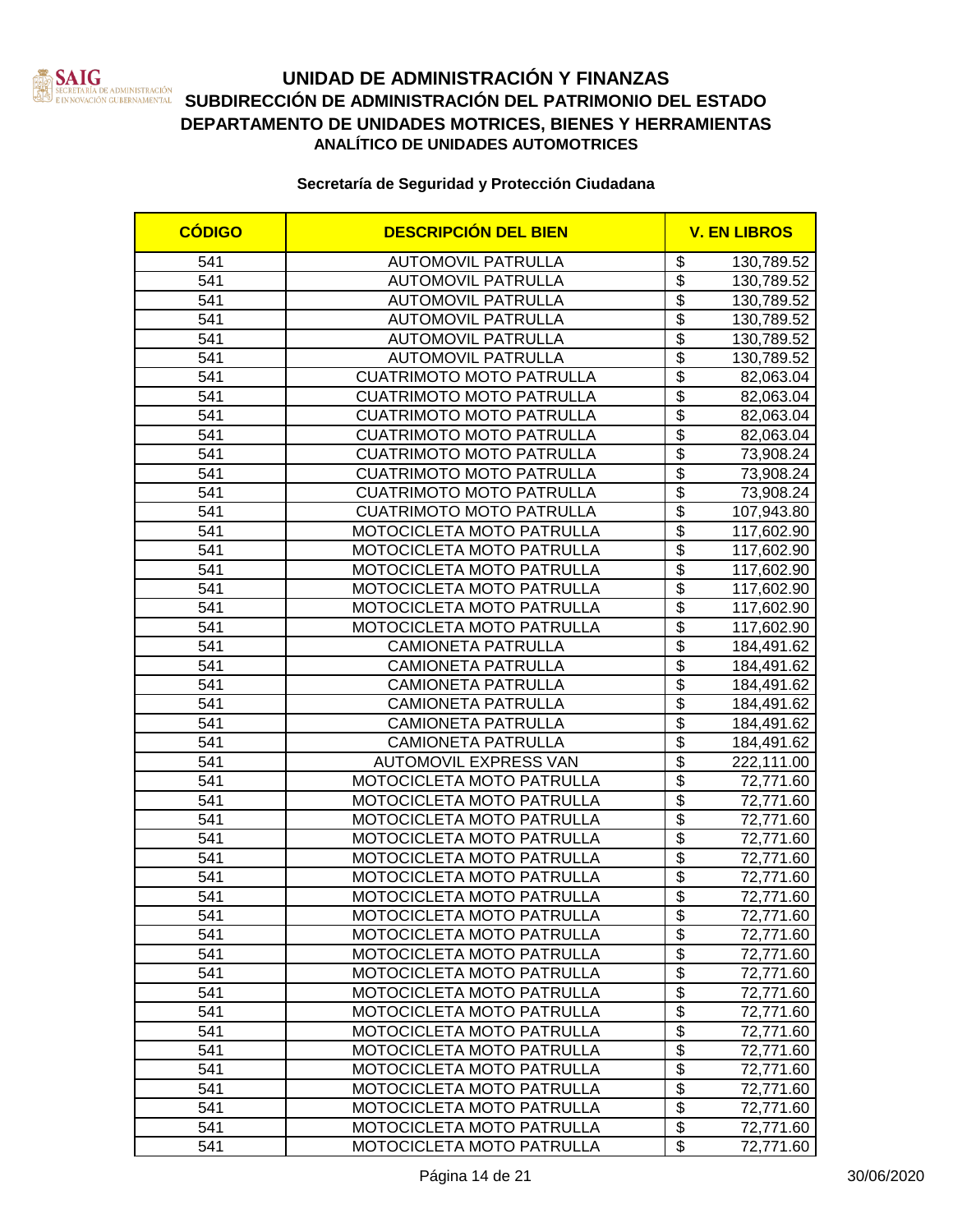

# **UNIDAD DE ADMINISTRACIÓN Y FINANZAS SAN SECRETARÍA DE ADMINISTRACIÓN DEL DEL ESTADO DEL ESTADO EN ENFORMADO DEL ESTADO EN ESTADO EN ESTADO EN ESTADO EN ESTADO EN ESTADO EN ESTADO EN ESTADO EN ESTADO EN ESTADO EN ESTADO EN ESTADO EN ESTADO EN ESTADO EN ESTAD DEPARTAMENTO DE UNIDADES MOTRICES, BIENES Y HERRAMIENTAS ANALÍTICO DE UNIDADES AUTOMOTRICES**

| <b>CÓDIGO</b> | <b>DESCRIPCIÓN DEL BIEN</b>      |                                  | <b>V. EN LIBROS</b> |
|---------------|----------------------------------|----------------------------------|---------------------|
| 541           | MOTOCICLETA MOTO PATRULLA        | \$                               | 72,771.60           |
| 541           | MOTOCICLETA MOTO PATRULLA        | $\overline{\$}$                  | 72,771.60           |
| 541           | MOTOCICLETA MOTO PATRULLA        | $\overline{\$}$                  | 72,771.60           |
| 541           | MOTOCICLETA MOTO PATRULLA        | $\overline{\$}$                  | 72,771.60           |
| 541           | MOTOCICLETA MOTO PATRULLA        | $\overline{\$}$                  | 72,771.60           |
| 541           | MOTOCICLETA MOTO PATRULLA        | $\overline{\$}$                  | 72,771.60           |
| 541           | MOTOCICLETA MOTO PATRULLA        | $\overline{\$}$                  | 72,771.60           |
| 541           | MOTOCICLETA MOTO PATRULLA        | $\overline{\$}$                  | 72,771.60           |
| 541           | MOTOCICLETA MOTO PATRULLA        | $\overline{\$}$                  | 72,771.60           |
| 541           | MOTOCICLETA MOTO PATRULLA        | $\overline{\$}$                  | 72,771.60           |
| 541           | MOTOCICLETA MOTO PATRULLA        | $\overline{\$}$                  | 72,771.60           |
| 541           | MOTOCICLETA MOTO PATRULLA        | $\overline{\$}$                  | 72,771.60           |
| 541           | MOTOCICLETA MOTO PATRULLA        | $\overline{\mathcal{S}}$         | 72,771.60           |
| 541           | MOTOCICLETA MOTO PATRULLA        | $\overline{\$}$                  | 72,771.60           |
| 541           | MOTOCICLETA MOTO PATRULLA        | \$                               | 72,771.60           |
| 541           | MOTOCICLETA MOTO PATRULLA        | $\overline{\$}$                  | 72,771.60           |
| 541           | MOTOCICLETA MOTO PATRULLA        | \$                               | 72,771.60           |
| 541           | MOTOCICLETA MOTO PATRULLA        | $\overline{\$}$                  | 72,771.60           |
| 541           | <b>MOTOCICLETA MOTO PATRULLA</b> | \$                               | 72,771.60           |
| 541           | MOTOCICLETA MOTO PATRULLA        | $\overline{\$}$                  | 72,771.60           |
| 541           | MOTOCICLETA MOTO PATRULLA        | $\overline{\mathcal{S}}$         | 72,771.60           |
| 541           | MOTOCICLETA MOTO PATRULLA        | $\overline{\$}$                  | 72,771.60           |
| 541           | <b>CAMIONETA PATRULLA</b>        | $\overline{\$}$                  | 184,491.62          |
| 541           | <b>CAMIONETA PATRULLA</b>        | $\overline{\$}$                  | 184,491.62          |
| 541           | <b>CAMIONETA PATRULLA</b>        | $\overline{\$}$                  | 184,491.62          |
| 541           | <b>CAMIONETA PATRULLA</b>        | $\overline{\$}$                  | 184,491.62          |
| 541           | CAMIONETA PATRULLA               | $\overline{\$}$                  | 184,491.62          |
| 541           | <b>CAMIONETA PATRULLA</b>        | $\overline{\$}$                  | 184,491.62          |
| 541           | <b>CAMIONETA PATRULLA</b>        | $\overline{\$}$                  | 184,491.62          |
| 541           | <b>AUTOMOVIL SPARK LT</b>        | $\overline{\$}$                  | 53,220.80           |
| 541           | <b>AUTOMOVIL SPARK LT</b>        | $\overline{\$}$                  | 53,220.80           |
| 541           | MOTOCICLETA MOTO PATRULLA        | $\overline{\$}$                  | 72,771.52           |
| 541           | <b>AUTOMOVIL MATIZ</b>           | $\overline{\$}$                  | 40,323.34           |
| 541           | <b>AUTOMOVIL MATIZ</b>           | $\overline{\$}$                  | 40,323.34           |
| 541           | AUTOMOVIL VENTO-STARLINE         | \$                               | 66,028.21           |
| 541           | AUTOMOVIL FIGO 4PT IMPULSE TM AC | \$                               | 74,084.17           |
| 541           | AUTOMOVIL FIGO 4PT IMPULSE TM AC | \$                               | 74,084.17           |
| 541           | AUTOMOVIL FIGO 4PT IMPULSE TM AC | $\overline{\mathbf{e}}$          | 74,084.17           |
| 541           | AUTOMOVIL FIGO 4PT IMPULSE TM AC | $\overline{\$}$                  | 74,084.17           |
| 541           | AUTOMOVIL FIGO 4PT IMPULSE TM AC | $\overline{\boldsymbol{\theta}}$ | 74,084.17           |
| 541           | AUTOMOVIL FIGO 4PT IMPULSE TM AC | \$                               | 74,084.17           |
| 541           | AUTOMOVIL FIGO 4PT IMPULSE TM AC | \$                               | 74,084.17           |
| 541           | AUTOMOVIL FIGO 4PT IMPULSE TM AC | $\overline{\boldsymbol{\theta}}$ | 74,084.17           |
| 541           | AUTOMOVIL FIGO 4PT IMPULSE TM AC | $\overline{\mathfrak{s}}$        | 74,084.17           |
| 541           | CAMION TRANSIT 250 MR VAN        | $\overline{\mathbf{S}}$          | 548,613.49          |
| 541           | AUTOMOVIL FIGO 4PT IMPULSE TM AC | \$                               | 80,166.17           |
| 541           | <b>CAMIONETA PATRULLA</b>        | \$                               | 348,909.83          |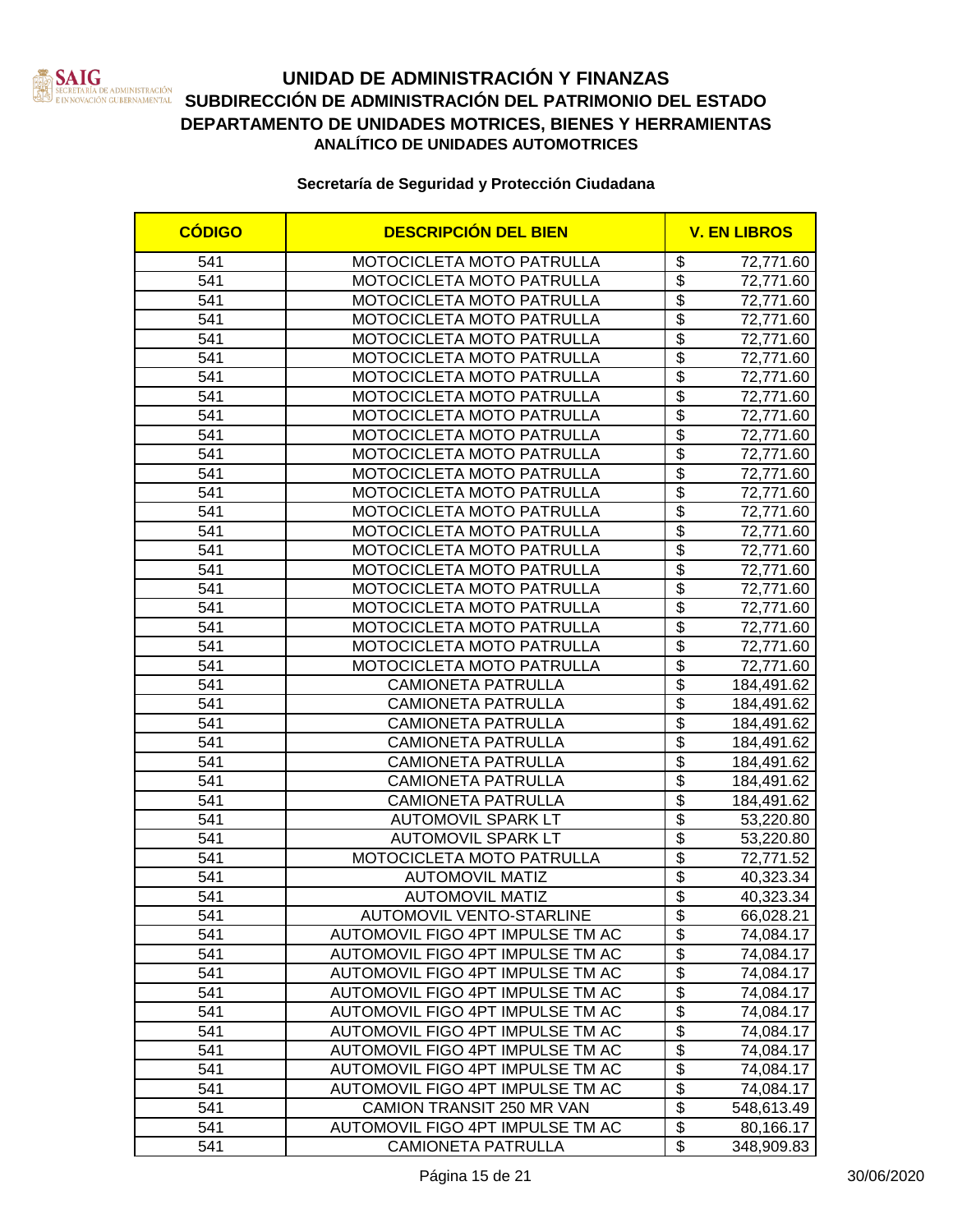

### **UNIDAD DE ADMINISTRACIÓN Y FINANZAS** SERETARIA DE ADMINISTRACIÓN<br>EINNOVACIÓN GUBERNAMENTAL SUBDIRECCIÓN DE ADMINISTRACIÓN DEL PATRIMONIO DEL ESTADO **DEPARTAMENTO DE UNIDADES MOTRICES, BIENES Y HERRAMIENTAS ANALÍTICO DE UNIDADES AUTOMOTRICES**

| <b>CÓDIGO</b>    | <b>DESCRIPCIÓN DEL BIEN</b>          |                                      | <b>V. EN LIBROS</b> |
|------------------|--------------------------------------|--------------------------------------|---------------------|
| 541              | <b>CAMIONETA PATRULLA</b>            | \$                                   | 348,909.83          |
| 541              | <b>CAMIONETA PATRULLA</b>            | $\overline{\boldsymbol{\mathsf{s}}}$ | 348,909.83          |
| 541              | <b>CAMIONETA PATRULLA</b>            | \$                                   | 348,909.83          |
| 541              | <b>CAMIONETA PATRULLA</b>            | $\overline{\$}$                      | 348,909.83          |
| 541              | <b>CAMIONETA PATRULLA</b>            | $\overline{\$}$                      | 348,909.83          |
| 541              | <b>CAMIONETA PATRULLA</b>            | $\overline{\$}$                      | 348,909.83          |
| 541              | <b>CAMIONETA PATRULLA</b>            | $\overline{\$}$                      | 348,909.83          |
| 541              | <b>CAMIONETA PATRULLA</b>            | $\overline{\$}$                      | 348,909.83          |
| $\overline{541}$ | <b>CAMIONETA PATRULLA</b>            | $\overline{\$}$                      | 348,909.83          |
| 541              | <b>CAMIONETA PATRULLA</b>            | $\overline{\$}$                      | 348,909.83          |
| 541              | <b>CAMIONETA PATRULLA</b>            | $\overline{\$}$                      | 348,909.83          |
| 541              | <b>CAMIONETA PATRULLA</b>            | $\overline{\$}$                      | 348,909.83          |
| 541              | <b>CAMIONETA PATRULLA</b>            | $\overline{\$}$                      | 348,909.83          |
| 541              | <b>CAMIONETA PATRULLA</b>            | $\overline{\$}$                      | 348,909.83          |
| 541              | <b>CAMIONETA PATRULLA</b>            | $\overline{\$}$                      | 348,909.83          |
| 541              | <b>CAMIONETA PATRULLA</b>            | \$                                   | 348,909.83          |
| 541              | <b>CAMIONETA PATRULLA</b>            | $\overline{\$}$                      | 354,550.29          |
| 541              | AUTOMOVIL EXPRESS CARGOVAN           | $\overline{\$}$                      | 339,425.67          |
| 541              | EXPRESS CARGO VAN AMBULANCIA         | \$                                   | 562,642.15          |
| 541              | CAMIONETA LOBO XLT 4X2 SUPERCREW     | \$                                   | 293,368.83          |
| 541              | AUTOMOVIL FOCUS TIPO PATRULLA        | $\overline{\mathfrak{s}}$            | 195,582.96          |
| 541              | AUTOMOVIL FOCUS TIPO PATRULLA        | $\overline{\$}$                      | 195,582.96          |
| 541              | <b>AUTOMOVIL FOCUS TIPO PATRULLA</b> | $\overline{\$}$                      | 195,582.96          |
| 541              | AUTOMOVIL FOCUS TIPO PATRULLA        | $\overline{\mathfrak{s}}$            | 195,582.96          |
| 541              | AUTOMOVIL FOCUS TIPO PATRULLA        | $\overline{\$}$                      | 195,582.96          |
| 541              | AUTOMOVIL FOCUS TIPO PATRULLA        | $\overline{\$}$                      | 195,582.96          |
| 541              | AUTOMOVIL FOCUS TIPO PATRULLA        | $\overline{\$}$                      | 195,582.96          |
| 541              | <b>CAMIONETA PATRULLA</b>            | $\overline{\$}$                      | 346,795.92          |
| 541              | <b>CAMIONETA PATRULLA</b>            | $\overline{\$}$                      | 346,795.92          |
| 541              | <b>CAMIONETA PATRULLA</b>            | $\overline{\$}$                      | 346,795.92          |
| 541              | PASAJEROS AUTOBUS                    | $\overline{\$}$                      | 47,371.42           |
| 541              | <b>AUTOMOVIL SPARK</b>               | $\overline{\$}$                      | 93,432.20           |
| 541              | <b>AUTOMOVIL SPARK</b>               | $\overline{\$}$                      | 93,432.20           |
| 541              | <b>AUTOMOVIL SONIC 4 PTAS.</b>       | $\overline{\$}$                      | 120,377.07          |
| 541              | AUTOMOVIL SONIC 4 PTAS.              | \$                                   | 120,377.07          |
| 541              | CAMIONETA CHASIS CAB                 | \$                                   | 180,985.52          |
| 541              | CAMION SANDCAT MX CORTO              | \$                                   | 4,560,250.00        |
| 541              | CAMION SANDCAT MX LARGO              | $\overline{\$}$                      | 5,299,750.00        |
| 541              | CAMIONETA SILVERADO 3500 C           | $\overline{\$}$                      | 516,845.73          |
| 541              | AUTOMOVIL SONIC 4 PTAS.              | $\overline{\$}$                      | 127,989.66          |
| 541              | AUTOMOVIL SONIC 4 PTAS.              | \$                                   | 127,989.66          |
| 541              | AUTOMOVIL SONIC 4 PTAS.              | $\overline{\boldsymbol{\theta}}$     | 127,989.66          |
| 541              | AUTOMOVIL SONIC 4 PTAS.              | \$                                   | 127,989.66          |
| 541              | CAMIONETA SILVERADO 2500 C/CAB       | $\overline{\mathbf{S}}$              | 476,860.53          |
| 541              | CAMIONETA SILVERADO 2500 C/CAB       | \$                                   | 476,860.53          |
| 541              | CAMIONETA SILVERADO 2500 C/CAB       | $\overline{\boldsymbol{\theta}}$     | 476,860.53          |
| 541              | CAMIONETA SILVERADO 2500 C/CAB       | $\overline{\mathcal{S}}$             | 476,860.53          |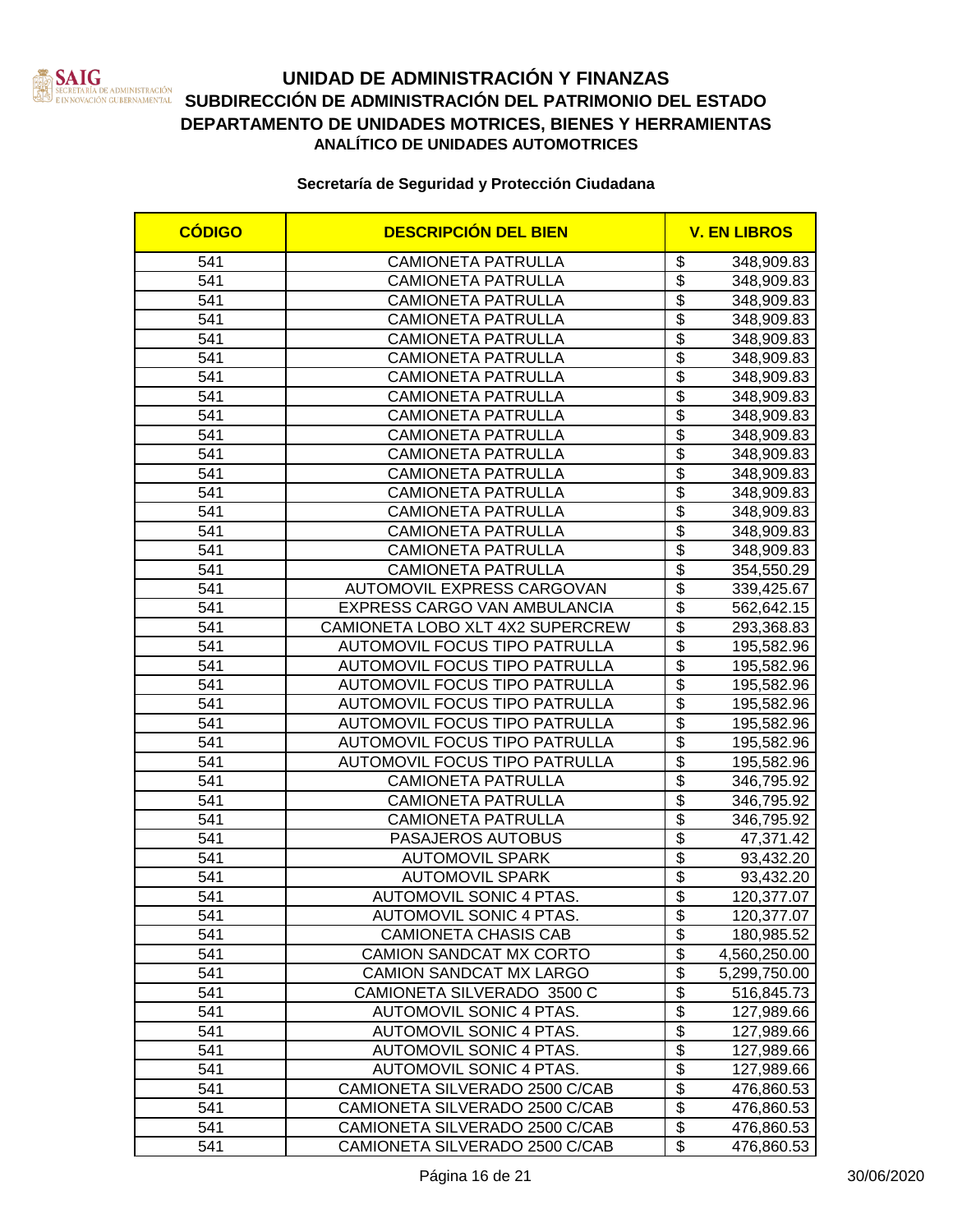

| <b>CÓDIGO</b> | <b>DESCRIPCIÓN DEL BIEN</b>      |                                  | <b>V. EN LIBROS</b> |
|---------------|----------------------------------|----------------------------------|---------------------|
| 541           | AUTOMOVIL EXPRESS CARGOVAN       | \$                               | 547,945.33          |
| 541           | AUTOMOVIL EXPRESS CARGOVAN       | $\overline{\mathbf{e}}$          | 547,945.33          |
| 541           | AUTOMOVIL EXPRESS CARGOVAN       | $\overline{\mathbf{S}}$          | 547,945.33          |
| 541           | AUTOMOVIL EXPRESS CARGOVAN       | $\overline{\$}$                  | 547,945.33          |
| 541           | AUTOMOVIL SONIC 4 PTAS.          | $\overline{\$}$                  | 130,328.90          |
| 541           | AUTOMOVIL SONIC 4 PTAS.          | $\overline{\$}$                  | 130,328.90          |
| 541           | MOTOCICLETA MOTO PATRULLA        | $\overline{\$}$                  | 148,538.00          |
| 541           | <b>AUTOMOVIL POLICE</b>          | $\overline{\$}$                  | 573,492.40          |
| 541           | CAMIONETA COLORADO DOBLE CABINA  | $\overline{\$}$                  | 354,229.20          |
| 541           | CAMIONETA SILVERADO 2500 C/CAB   | $\overline{\$}$                  | 454,963.60          |
| 541           | CAMIONETA SILVERADO 2500 C/CAB   | $\overline{\$}$                  | 454,963.60          |
| 541           | CAMIONETA SILVERADO 2500 C/CAB   | $\overline{\$}$                  | 454,963.60          |
| 541           | CAMIONETA SILVERADO 2500 C/CAB   | $\overline{\$}$                  | 454,963.60          |
| 541           | CAMIONETA SILVERADO 2500 C/CAB   | $\overline{\$}$                  | 389,855.70          |
| 541           | AUTOMOVIL SONIC 4 PTAS.          | $\overline{\$}$                  | 130,328.90          |
| 541           | MOTOCICLETA MOTO PATRULLA        | $\overline{\mathcal{S}}$         | 173,721.60          |
| 541           | MOTOCICLETA MOTO PATRULLA        | $\overline{\$}$                  | 173,721.60          |
| 541           | <b>MOTOCICLETA MOTO PATRULLA</b> | $\overline{\mathcal{S}}$         | 173,721.60          |
| 541           | MOTOCICLETA MOTO PATRULLA        | $\overline{\$}$                  | 173,721.60          |
| 541           | MOTOCICLETA MOTO PATRULLA        | $\overline{\mathbb{S}}$          | 173,721.60          |
| 541           | MOTOCICLETA MOTO PATRULLA        | $\overline{\mathcal{S}}$         | 173,721.60          |
| 541           | MOTOCICLETA MOTO PATRULLA        | $\overline{\$}$                  | 173,721.60          |
| 541           | MOTOCICLETA MOTO PATRULLA        | $\overline{\$}$                  | 173,721.60          |
| 541           | MOTOCICLETA MOTO PATRULLA        | $\overline{\mathcal{S}}$         | 173,721.60          |
| 541           | MOTOCICLETA MOTO PATRULLA        | $\overline{\$}$                  | 173,721.60          |
| 541           | MOTOCICLETA MOTO PATRULLA        | $\overline{\$}$                  | 173,721.60          |
| 541           | MOTOCICLETA MOTO PATRULLA        | $\overline{\$}$                  | 173,721.60          |
| 541           | MOTOCICLETA MOTO PATRULLA        | $\overline{\$}$                  | 173,721.60          |
| 541           | MOTOCICLETA MOTO PATRULLA        | $\overline{\$}$                  | 173,721.60          |
| 541           | MOTOCICLETA MOTO PATRULLA        | $\overline{\$}$                  | 173,721.60          |
| 541           | MOTOCICLETA MOTO PATRULLA        | $\overline{\$}$                  | 173,721.60          |
| 541           | MOTOCICLETA MOTO PATRULLA        | $\overline{\$}$                  | 173,721.60          |
| 541           | MOTOCICLETA MOTO PATRULLA        | $\overline{\$}$                  | 173,721.60          |
| 541           | MOTOCICLETA MOTO PATRULLA        | $\overline{\$}$                  | 173,721.60          |
| 541           | MOTOCICLETA MOTO PATRULLA        | \$                               | 173,721.60          |
| 541           | <b>MOTOCICLETA MOTO PATRULLA</b> | \$                               | 173,721.60          |
| 541           | MOTOCICLETA MOTO PATRULLA        | \$                               | 173,721.60          |
| 541           | MOTOCICLETA MOTO PATRULLA        | $\overline{\$}$                  | 173,721.60          |
| 541           | MOTOCICLETA MOTO PATRULLA        | $\overline{\mathbf{S}}$          | 173,721.60          |
| 541           | MOTOCICLETA MOTO PATRULLA        | $\overline{\mathcal{G}}$         | 173,721.60          |
| 541           | MOTOCICLETA MOTO PATRULLA        | \$                               | 173,721.60          |
| 541           | CAMIONETA F150 XL 4X2 CREW CAB   | $\overline{\boldsymbol{\theta}}$ | 352,390.35          |
| 541           | CAMIONETA F150 XL 4X2 CREW CAB   | \$                               | 352,390.35          |
| 541           | CAMIONETA F150 XL 4X2 CREW CAB   | $\overline{\mathbf{S}}$          | 352,390.35          |
| 541           | CAMIONETA F150 XL 4X2 CREW CAB   | \$                               | 352,390.35          |
| 541           | CAMIONETA F150 XL 4X2 CREW CAB   | $\overline{\mathcal{S}}$         | 352,390.35          |
| 541           | AUTOMOVIL FIGO 4PT IMPULSE TM AC | $\overline{\mathbb{S}}$          | 111,818.20          |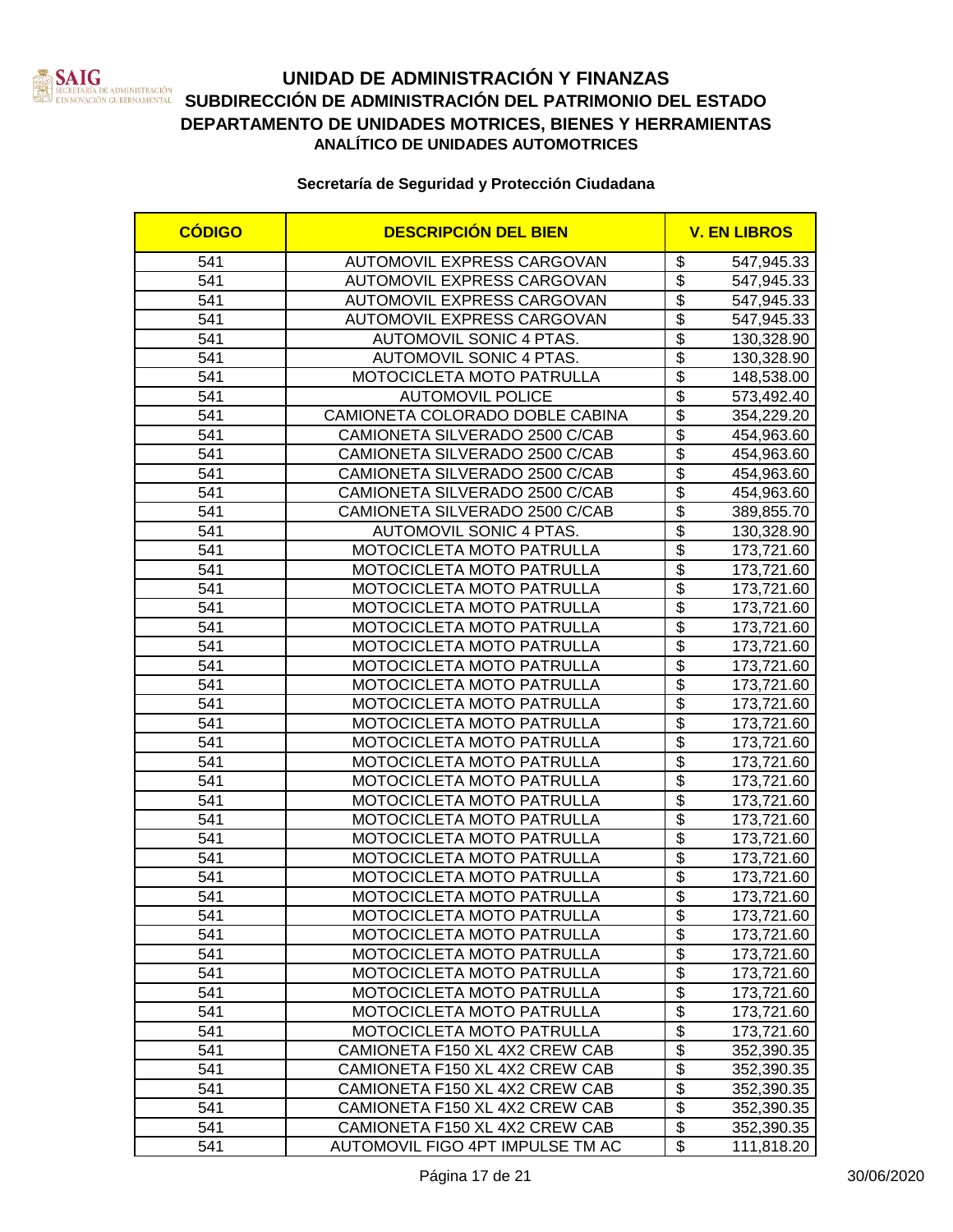

| <b>CÓDIGO</b> | <b>DESCRIPCIÓN DEL BIEN</b>      |                                      | <b>V. EN LIBROS</b> |  |
|---------------|----------------------------------|--------------------------------------|---------------------|--|
| 541           | AUTOMOVIL FIGO 4PT IMPULSE TM AC | \$                                   | 111,818.20          |  |
| 541           | AUTOMOVIL FIGO 4PT IMPULSE TM AC | $\overline{\mathbf{3}}$              | 111,818.20          |  |
| 541           | AUTOMOVIL FIGO 4PT IMPULSE TM AC | $\overline{\$}$                      | 111,818.20          |  |
| 541           | AUTOMOVIL FIGO 4PT IMPULSE TM AC | $\overline{\$}$                      | 111,818.20          |  |
| 541           | AUTOMOVIL FIGO 4PT IMPULSE TM AC | $\overline{\$}$                      | 111,818.20          |  |
| 541           | AUTOMOVIL FIGO 4PT IMPULSE TM AC | $\overline{\$}$                      | 111,818.20          |  |
| 541           | AUTOMOVIL FIGO 4PT IMPULSE TM AC | $\overline{\$}$                      | 111,818.20          |  |
| 541           | AUTOMOVIL FIGO 4PT IMPULSE TM AC | $\overline{\$}$                      | 111,818.20          |  |
| 541           | MOTOCICLETA MOTO PATRULLA        | $\overline{\boldsymbol{\mathsf{s}}}$ | 148,538.00          |  |
| 541           | MOTOCICLETA MOTO PATRULLA        | $\overline{\$}$                      | 184,208.00          |  |
| 541           | MOTOCICLETA MOTO PATRULLA        | $\overline{\$}$                      | 184,208.00          |  |
| 541           | MOTOCICLETA MOTO PATRULLA        | $\overline{\$}$                      | 184,208.00          |  |
| 541           | MOTOCICLETA MOTO PATRULLA        | $\overline{\mathbb{S}}$              | 184,208.00          |  |
| 541           | MOTOCICLETA MOTO PATRULLA        | $\overline{\$}$                      | 184,208.00          |  |
| 541           | MOTOCICLETA MOTO PATRULLA        | $\overline{\$}$                      | 184,208.00          |  |
| 541           | MOTOCICLETA MOTO PATRULLA        | $\overline{\$}$                      | 184,208.00          |  |
| 541           | MOTOCICLETA MOTO PATRULLA        | $\overline{\mathcal{S}}$             | 184,208.00          |  |
| 541           | MOTOCICLETA MOTO PATRULLA        | $\overline{\mathcal{S}}$             | 184,208.00          |  |
| 541           | MOTOCICLETA MOTO PATRULLA        | $\overline{\mathcal{S}}$             | 184,208.00          |  |
| 541           | <b>CAMIONETA PATRULLA</b>        | $\overline{\$}$                      | 663,750.45          |  |
| 541           | <b>CAMIONETA PATRULLA</b>        | \$                                   | 663,750.45          |  |
| 541           | <b>CAMIONETA PATRULLA</b>        | $\overline{\mathcal{S}}$             | 663,750.45          |  |
| 541           | <b>CAMIONETA PATRULLA</b>        | $\overline{\$}$                      | 663,750.45          |  |
| 541           | <b>CAMIONETA PATRULLA</b>        | $\overline{\$}$                      | 663,750.45          |  |
| 541           | <b>CAMIONETA PATRULLA</b>        | $\overline{\$}$                      | 663,750.45          |  |
| 541           | <b>CAMIONETA PATRULLA</b>        | $\overline{\$}$                      | 663,750.45          |  |
| 541           | <b>CAMIONETA PATRULLA</b>        | $\overline{\$}$                      | 663,750.45          |  |
| 541           | <b>CAMIONETA PATRULLA</b>        | $\overline{\$}$                      | 663,750.45          |  |
| 541           | <b>CAMIONETA PATRULLA</b>        | $\overline{\$}$                      | 663,750.45          |  |
| 541           | <b>CAMIONETA PATRULLA</b>        | $\overline{\$}$                      | 663,750.45          |  |
| 541           | <b>CAMIONETA PATRULLA</b>        | $\overline{\$}$                      | 663,750.45          |  |
| 541           | <b>CAMIONETA PATRULLA</b>        | $\overline{\$}$                      | 663,750.45          |  |
| 541           | <b>CAMIONETA PATRULLA</b>        | $\overline{\$}$                      | 663,750.45          |  |
| 541           | <b>CAMIONETA PATRULLA</b>        | $\overline{\boldsymbol{\mathsf{s}}}$ | 663,750.45          |  |
| 541           | CAMIONETA PATRULLA               | \$                                   | 663,750.45          |  |
| 541           | <b>CAMIONETA PATRULLA</b>        | $\overline{\boldsymbol{\theta}}$     | 663,750.45          |  |
| 541           | <b>CAMIONETA PATRULLA</b>        | \$                                   | 663,750.45          |  |
| 541           | <b>CAMIONETA PATRULLA</b>        | $\overline{\boldsymbol{\theta}}$     | 663,750.45          |  |
| 541           | <b>CAMIONETA PATRULLA</b>        | $\overline{\$}$                      | 663,750.45          |  |
| 541           | <b>CAMIONETA PATRULLA</b>        | $\overline{\boldsymbol{\theta}}$     | 663,750.45          |  |
| 541           | <b>CAMIONETA PATRULLA</b>        | $\overline{\boldsymbol{\mathsf{s}}}$ | 663,750.45          |  |
| 541           | <b>CAMIONETA PATRULLA</b>        | $\overline{\boldsymbol{\mathsf{s}}}$ | 663,750.45          |  |
| 541           | <b>CAMIONETA PATRULLA</b>        | $\overline{\mathbf{S}}$              | 663,750.45          |  |
| 541           | <b>CAMIONETA PATRULLA</b>        | $\overline{\mathfrak{s}}$            | 663,750.45          |  |
| 541           | <b>CAMIONETA PATRULLA</b>        | $\overline{\mathbf{S}}$              | 663,750.45          |  |
| 541           | <b>CAMIONETA PATRULLA</b>        | \$                                   | 663,750.45          |  |
| 541           | <b>CAMIONETA PATRULLA</b>        | \$                                   | 663,750.45          |  |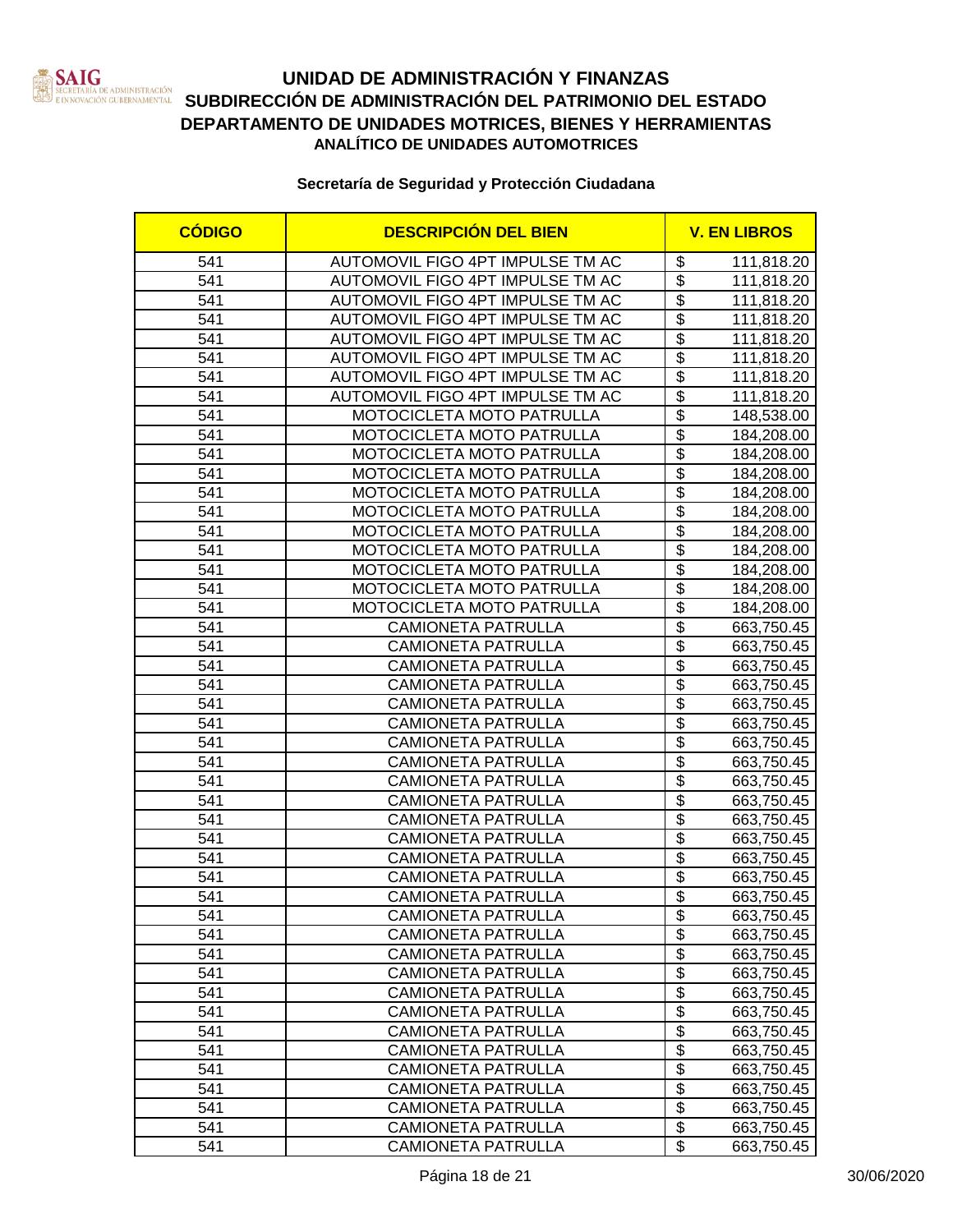

| <b>CÓDIGO</b>    | <b>DESCRIPCIÓN DEL BIEN</b>    |                                             | <b>V. EN LIBROS</b> |
|------------------|--------------------------------|---------------------------------------------|---------------------|
| 541              | <b>CAMIONETA PATRULLA</b>      | \$                                          | 663,750.45          |
| 541              | <b>CAMIONETA PATRULLA</b>      | $\overline{\boldsymbol{\mathsf{s}}}$        | 663,750.45          |
| 541              | <b>CAMIONETA PATRULLA</b>      | \$                                          | 663,750.45          |
| 541              | <b>CAMIONETA PATRULLA</b>      | $\overline{\$}$                             | 663,750.45          |
| 541              | <b>CAMIONETA PATRULLA</b>      | $\overline{\$}$                             | 663,750.45          |
| 541              | <b>CAMIONETA PATRULLA</b>      | $\overline{\$}$                             | 663,750.45          |
| 541              | <b>CAMIONETA PATRULLA</b>      | $\overline{\$}$                             | 663,750.45          |
| 541              | <b>CAMIONETA PATRULLA</b>      | $\overline{\$}$                             | 663,750.45          |
| $\overline{541}$ | <b>CAMIONETA PATRULLA</b>      | $\overline{\$}$                             | 663,750.45          |
| 541              | <b>CAMIONETA PATRULLA</b>      | $\overline{\$}$                             | 663,750.45          |
| 541              | <b>CAMIONETA PATRULLA</b>      | $\overline{\$}$                             | 663,750.45          |
| 541              | <b>CAMIONETA PATRULLA</b>      | $\overline{\$}$                             | 663,750.45          |
| 541              | <b>CAMIONETA PATRULLA</b>      | $\overline{\$}$                             | 663,750.45          |
| 541              | <b>CAMIONETA PATRULLA</b>      | \$                                          | 663,750.45          |
| 541              | <b>CAMIONETA PATRULLA</b>      | $\overline{\$}$                             | 663,750.45          |
| 541              | <b>CAMIONETA PATRULLA</b>      | \$                                          | 663,750.45          |
| 541              | <b>CAMIONETA PATRULLA</b>      | $\overline{\$}$                             | 663,750.45          |
| 541              | <b>AUTOMOVIL PATRULLA</b>      | $\overline{\$}$                             | 592,985.81          |
| 541              | <b>AUTOMOVIL PATRULLA</b>      | \$                                          | 592,985.81          |
| 541              | <b>AUTOMOVIL PATRULLA</b>      | \$                                          | 592,985.81          |
| 541              | <b>AUTOMOVIL PATRULLA</b>      | $\overline{\$}$                             | 592,985.81          |
| 541              | <b>AUTOMOVIL PATRULLA</b>      | $\overline{\$}$                             | 592,985.81          |
| 541              | <b>AUTOMOVIL PATRULLA</b>      | $\overline{\$}$                             | 592,985.81          |
| 541              | <b>AUTOMOVIL PATRULLA</b>      | \$                                          | 592,985.81          |
| 541              | <b>AUTOMOVIL PATRULLA</b>      | $\overline{\$}$                             | 592,985.81          |
| 541              | <b>AUTOMOVIL PATRULLA</b>      | $\overline{\$}$                             | 592,985.81          |
| 541              | <b>AUTOMOVIL PATRULLA</b>      | $\overline{\$}$                             | 592,985.81          |
| 541              | <b>AUTOMOVIL PATRULLA</b>      | $\overline{\$}$                             | 592,985.81          |
| 541              | <b>AUTOMOVIL PATRULLA</b>      | $\overline{\$}$                             | 592,985.81          |
| 541              | <b>AUTOMOVIL PATRULLA</b>      | $\overline{\$}$                             | 592,985.81          |
| 541              | <b>AUTOMOVIL PATRULLA</b>      | $\overline{\$}$                             | 592,985.81          |
| 541              | <b>AUTOMOVIL PATRULLA</b>      | $\overline{\$}$                             | 592,985.81          |
| 541              | CAMIONETA SILVERADO 2500 C/CAB | \$                                          | 615,418.67          |
| 541              | AUTOMOVIL EXPRESS CARGOVAN     | $\overline{\$}$                             | 688,344.00          |
| 541              | AUTOMOVIL PATRULLA             | \$                                          | 543,435.45          |
| 541              | <b>AUTOMOVIL PATRULLA</b>      | \$                                          | 543,435.45          |
| 541              | AUTOMOVIL AVEO 4PTAS.          | \$                                          | 155,293.07          |
| 541              | <b>CAMION COMANDO EQUIPADO</b> | $\overline{\$}$                             | 1,267,579.66        |
| 541              | <b>CAMION GRANADERO</b>        | $\overline{\$}$                             | 2,090,316.91        |
| 541              | MOTOCICLETA MOTO PATRULLA      | $\overline{\$}$                             | 227,341.83          |
| 541              | MOTOCICLETA MOTO PATRULLA      | \$                                          | 227,341.83          |
| 541              | MOTOCICLETA MOTO PATRULLA      | $\overline{\mathbf{e}}$                     | 227,341.83          |
| 541              | MOTOCICLETA MOTO PATRULLA      | \$                                          | 227,341.83          |
| 541              | MOTOCICLETA MOTO PATRULLA      | $\overline{\mathbf{S}}$                     | 227,341.83          |
| 541              | MOTOCICLETA MOTO PATRULLA      | \$                                          | 227,341.83          |
| 541              | MOTOCICLETA MOTO PATRULLA      | $\overline{\mathcal{S}}$<br>$\overline{\$}$ | 227,341.83          |
| 541              | MOTOCICLETA MOTO PATRULLA      |                                             | 227,341.83          |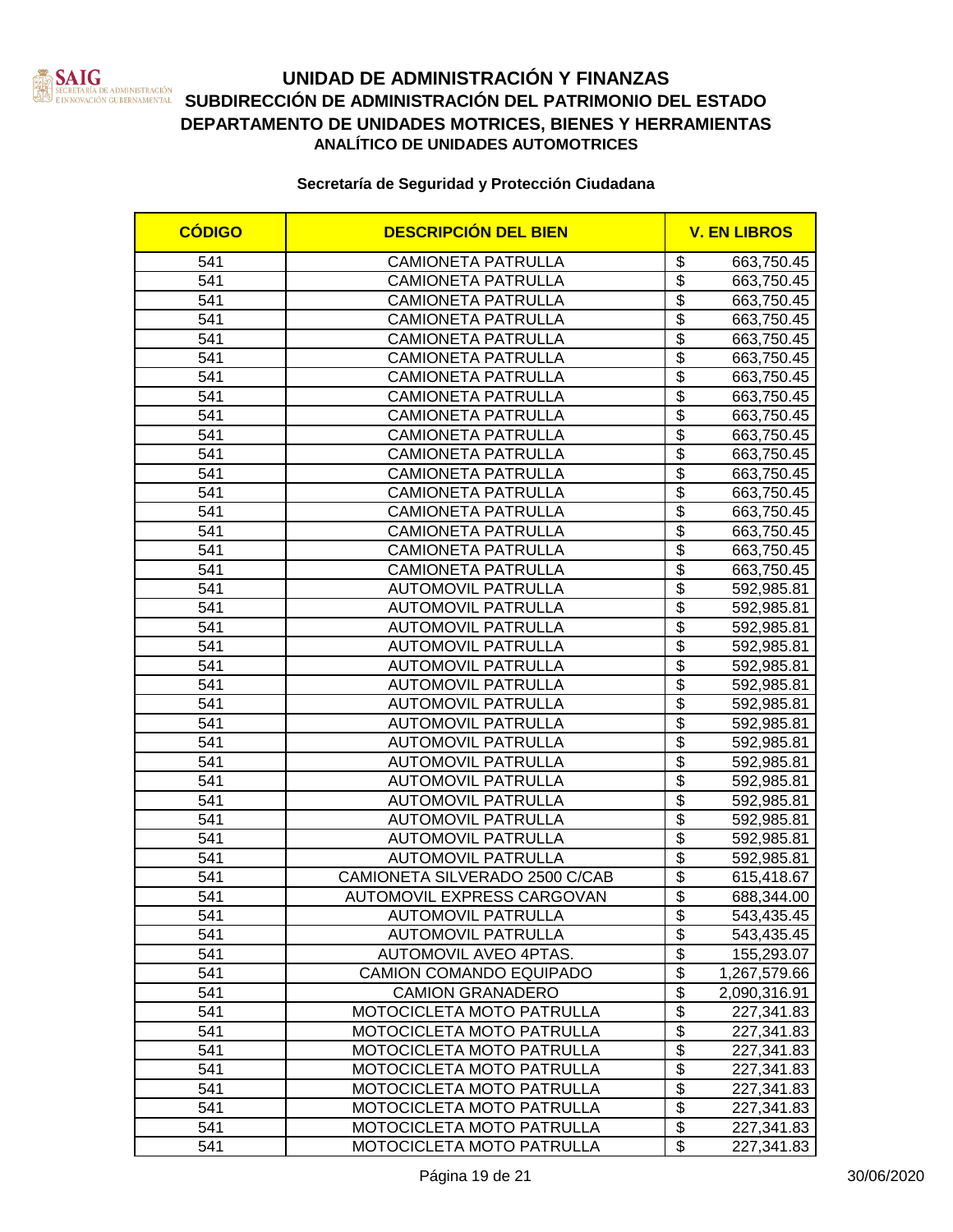

### **UNIDAD DE ADMINISTRACIÓN Y FINANZAS SAN SECRETARÍA DE ADMINISTRACIÓN DEL DEL ESTADO DEL ESTADO EN ENFORMADO DEL ESTADO EN ESTADO EN ESTADO EN ESTADO EN ESTADO EN ESTADO EN ESTADO EN ESTADO EN ESTADO EN ESTADO EN ESTADO EN ESTADO EN ESTADO EN ESTADO EN ESTAD DEPARTAMENTO DE UNIDADES MOTRICES, BIENES Y HERRAMIENTAS ANALÍTICO DE UNIDADES AUTOMOTRICES**

| <b>CÓDIGO</b> | <b>DESCRIPCIÓN DEL BIEN</b>             |                          | <b>V. EN LIBROS</b> |  |
|---------------|-----------------------------------------|--------------------------|---------------------|--|
| 541           | MOTOCICLETA MOTO PATRULLA               | \$                       | 227,341.83          |  |
| 541           | MOTOCICLETA MOTO PATRULLA               | $\overline{\$}$          | 227,341.83          |  |
| 541           | MOTOCICLETA MOTO PATRULLA               | \$                       | 227,341.83          |  |
| 541           | <b>CAMION GRANADERO</b>                 | $\overline{\$}$          | 2,090,316.91        |  |
| 541           | CAMIONETA RANGER CRW CAB XL             | $\overline{\$}$          | 333,349.41          |  |
| 541           | CAMIONETA RANGER CRW CAB XL             | $\overline{\$}$          | 333,349.41          |  |
| 541           | CAMIONETA DOBLE CABINA-PATRULLA         | $\overline{\$}$          | 769,921.39          |  |
| 541           | CAMIONETA DOBLE CABINA-PATRULLA         | $\overline{\$}$          | 769,921.39          |  |
| 541           | CAMIONETA DOBLE CABINA-PATRULLA         | $\overline{\$}$          | 769,921.39          |  |
| 541           | CAMIONETA DOBLE CABINA-PATRULLA         | $\overline{\$}$          | 769,921.39          |  |
| 541           | CAMIONETA DOBLE CABINA-PATRULLA         | $\overline{\$}$          | 769,921.39          |  |
| 541           | CAMIONETA EXPRESS CARGOVAN              | $\overline{\$}$          | 854,503.66          |  |
| 541           | CAMIONETA EXPRESS CARGOVAN              | $\overline{\mathcal{S}}$ | 854,503.66          |  |
| 541           | MOTOCICLETA PATRULLA                    | $\overline{\$}$          | 227,626.80          |  |
| 541           | MOTOCICLETA PATRULLA                    | $\overline{\$}$          | 227,626.80          |  |
| 541           | MOTOCICLETA PATRULLA                    | $\overline{\$}$          | 227,626.80          |  |
| 541           | MOTOCICLETA PATRULLA                    | $\overline{\mathcal{S}}$ | 227,626.80          |  |
| 541           | MOTOCICLETA PATRULLA                    | $\overline{\$}$          | 227,626.80          |  |
| 541           | <b>MOTOCICLETA PATRULLA</b>             | $\overline{\$}$          | 227,626.80          |  |
| 541           | MOTOCICLETA PATRULLA                    | $\overline{\$}$          | 227,626.80          |  |
| 541           | MOTOCICLETA PATRULLA                    | \$                       | 227,626.80          |  |
| 541           | MOTOCICLETA PATRULLA                    | $\overline{\$}$          | 227,626.80          |  |
| 541           | MOTOCICLETA PATRULLA                    | $\overline{\$}$          | 227,626.80          |  |
| 541           | MOTOCICLETA PATRULLA                    | $\overline{\$}$          | 227,626.80          |  |
| 541           | MOTOCICLETA PATRULLA                    | $\overline{\$}$          | 227,626.80          |  |
| 541           | MOTOCICLETA PATRULLA                    | $\overline{\$}$          | 227,626.80          |  |
| 541           | MOTOCICLETA PATRULLA                    | $\overline{\$}$          | 227,626.80          |  |
| 541           | MOTOCICLETA PATRULLA                    | $\overline{\$}$          | 227,626.80          |  |
| 541           | AUTOMOVIL FIESTA NA. 4 DR SE            | $\overline{\$}$          | 161,054.05          |  |
| 541           | CAMIONETA F-150 XL 4X4 SUPER CREW       | $\overline{\$}$          | 443,949.57          |  |
| 541           | <b>CAMIONETA RANGER CREW CAB</b>        | $\overline{\$}$          | 80,851.14           |  |
| 541           | CAMIONETA SILVERADO 2500 C/CAB          | $\overline{\$}$          | 129,360.30          |  |
| 541           | <b>CAMIONETA PICK-UP</b>                | $\overline{\$}$          | 106,470.30          |  |
| 541           | <b>CAMIONETA PICK-UP</b>                | \$                       | 74,850.30           |  |
| 541           | CAMIONETA PICK-UP                       | \$                       | 106,470.30          |  |
| 541           | CAMIONETA NP 300 DC                     | \$                       | 83,730.00           |  |
| 541           | <b>CAMION GRUA</b>                      | \$                       | 1,711,746.19        |  |
| 541           | CAMION COMANDO MOVIL ESPECIALIZADO      | $\overline{\mathbf{e}}$  | 6,842,053.66        |  |
| 541           | CAMIONETA RAM 4000 CREW CAB 4X4         | $\overline{\$}$          | 222,391.12          |  |
| 541           | CAMION F-350 SUPER DUTY                 | $\overline{\$}$          | 360,749.44          |  |
| 541           | CAMION F-350 SUPER DUTY                 | $\overline{\mathbf{e}}$  | 360,749.44          |  |
| 541           | AUTOMOVIL FIESTA NA.4 DR S              | \$                       | 129,349.10          |  |
| 541           | AUTOMOVIL FIESTA NA.4 DR S              | $\overline{\mathbf{e}}$  | 129,349.10          |  |
| 541           | CAMIONETA RAM 4000 CREW CHASISI CAB 4X4 | $\overline{\$}$          | 155,087.77          |  |
| 541           | <b>AUTOMOVIL ECONOLINE WAGON</b>        | $\overline{\mathbf{S}}$  | 100,320.44          |  |
| 541           | CAMIONETA RANGER CREW CAB               | $\overline{\mathbf{e}}$  | 74,910.30           |  |
| 541           | <b>AUTOMOVIL SEDAN GS II</b>            | $\overline{\mathbf{e}}$  | 46,407.30           |  |